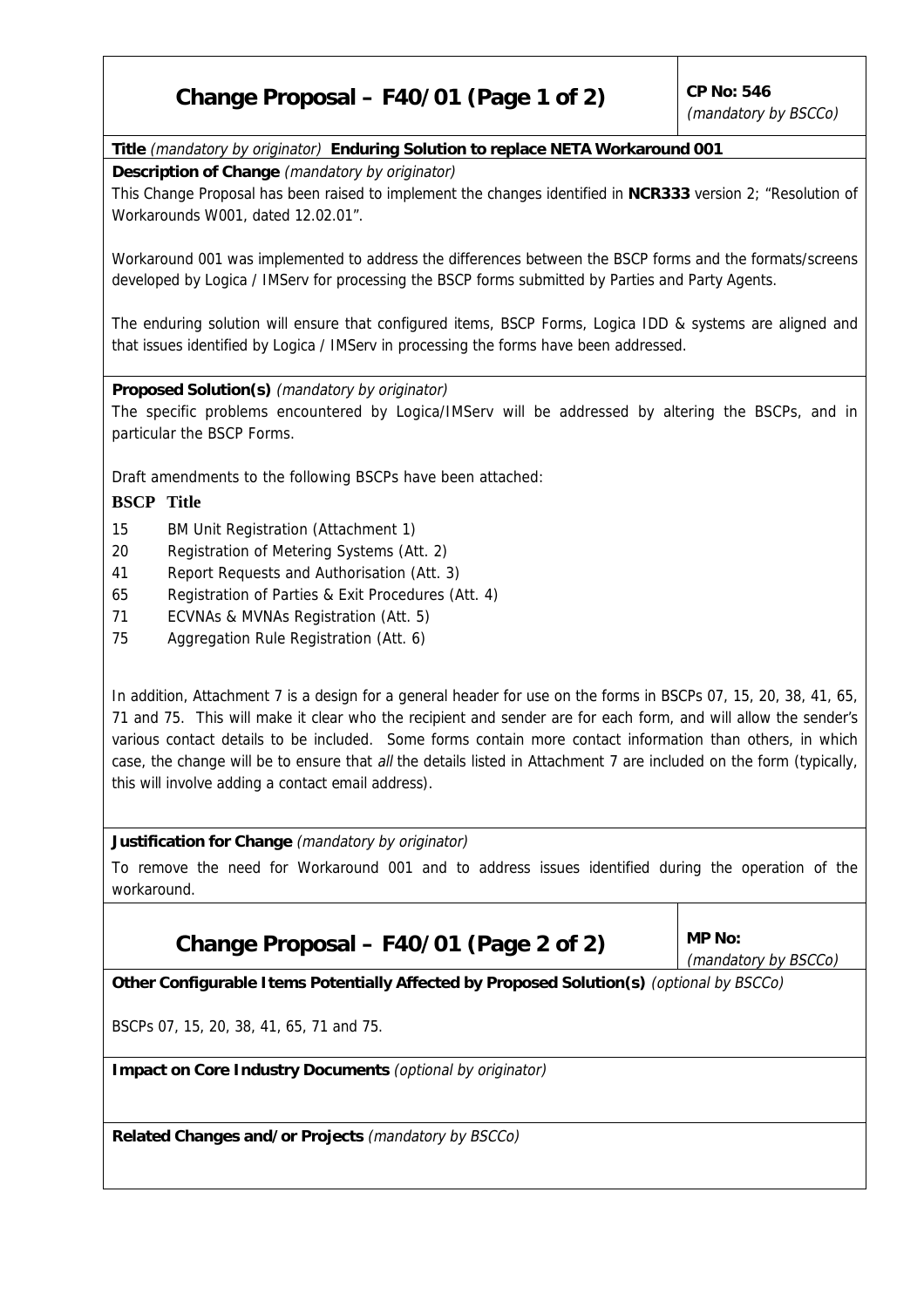| <b>Originator's Details:</b>                                                       |  |  |  |  |
|------------------------------------------------------------------------------------|--|--|--|--|
| BCA NameInconsistency Review Project                                               |  |  |  |  |
|                                                                                    |  |  |  |  |
|                                                                                    |  |  |  |  |
|                                                                                    |  |  |  |  |
|                                                                                    |  |  |  |  |
|                                                                                    |  |  |  |  |
| Attachments: Y/N*<br>(If Yes, No. of Pages attached:26)<br>(delete as appropriate) |  |  |  |  |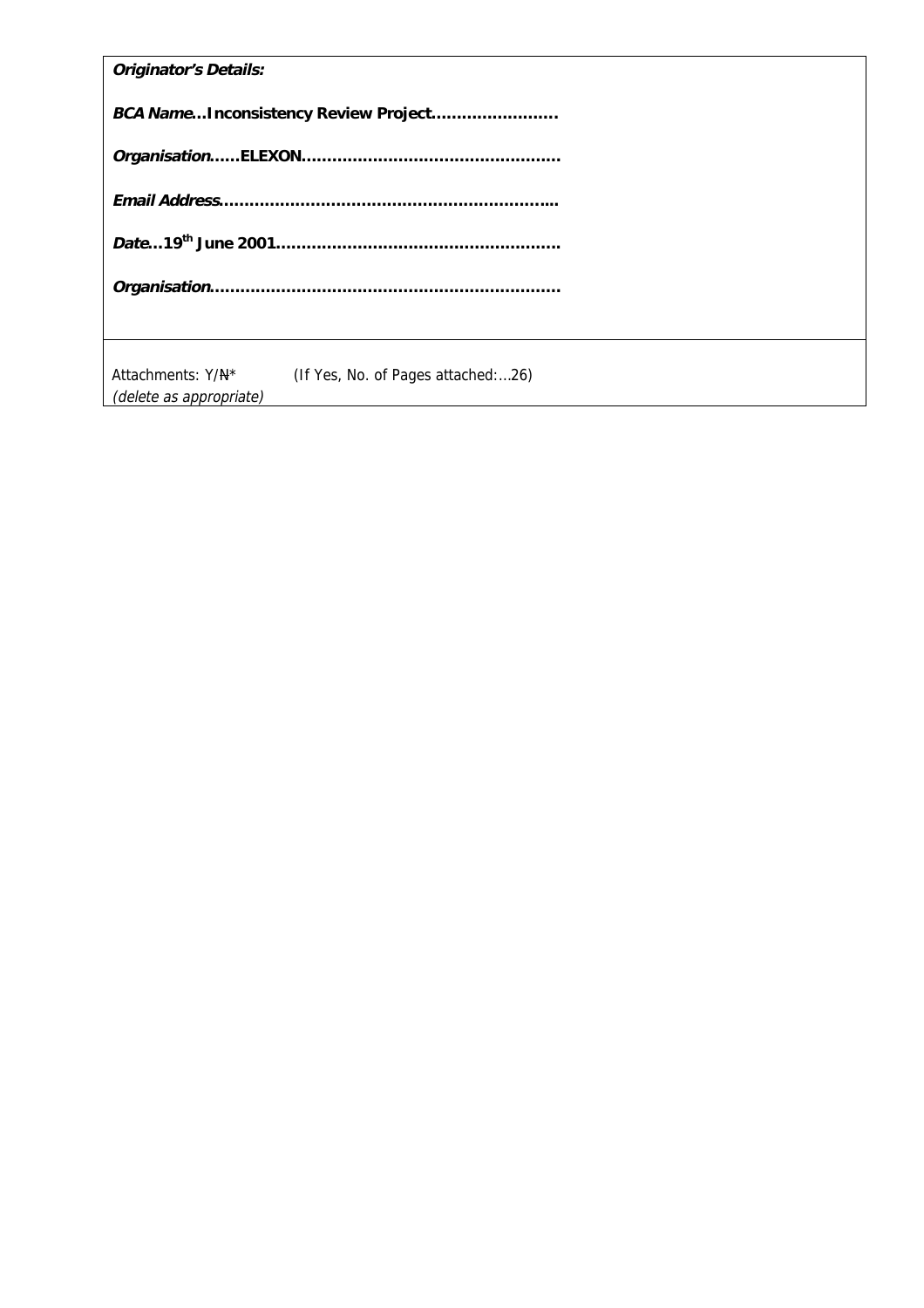Attachment 1 – Proposed changes to BSCP15

## **3.3Registration of Base BM Units**

This process does not cover the Supplier Registration, refer to BSCP 65.

| <b>REF</b> | <b>WHEN</b>                                              | <b>ACTION</b>                                                                                                                                                                                                                            | <b>FROM</b>  | <b>TO</b>   | <b>INPUT INFORMATION REQUIRED</b>                                                                                                                                                                                        | <b>MEDIUM</b> |
|------------|----------------------------------------------------------|------------------------------------------------------------------------------------------------------------------------------------------------------------------------------------------------------------------------------------------|--------------|-------------|--------------------------------------------------------------------------------------------------------------------------------------------------------------------------------------------------------------------------|---------------|
| 3.3.1      | At least 30 WDs<br>Effective<br>to<br>prior<br>From Date | Notification of a new Supplier and<br>Base BM Unit Ids.<br>(The requirement for 30WDs notice)<br>may be reduced if there is agreement<br>between the CRA/BSCCo/Party/TC<br>and that this date coincides with a<br>MDD publication date.) | <b>BSCCo</b> | <b>CRA</b>  | Supplier Name, Supplier Id, BM Unit Ids (one for each GSP<br>Group) and Effective From Date                                                                                                                              | Fax/Email     |
| 3.3.2      | Upon<br>notification<br>of 3.3.1                         | The CRA shall register BM Unit<br>identifiers, one for each GSP Group<br>which shall be used for allocating<br>SMRA consumption data for the<br>Supplier.                                                                                | <b>CRA</b>   | Internal    | Notification of new Supplier.                                                                                                                                                                                            | Internal      |
| 3.3.3      | At the same time as<br>3.3.2                             | Notify Supplier of the Base BM Units<br>registered.                                                                                                                                                                                      | <b>CRA</b>   | Party       | BSCP15/4.2, Registration of Base BM Units<br>(Where a Base BM Unit will exceed the TC's de minimis<br>requirements to submit Physical Notifications the Party is<br>required to complete section 3.2 of this procedure.) | Electronic    |
| 3.3.4      | At the same time as<br>3.3.2                             | Notify SVAA of the Base BM Units<br>registered.                                                                                                                                                                                          | <b>CRA</b>   | <b>SVAA</b> | BSCP15/4.2, Registration of Base BM Units, Supplier ID                                                                                                                                                                   | Electronic    |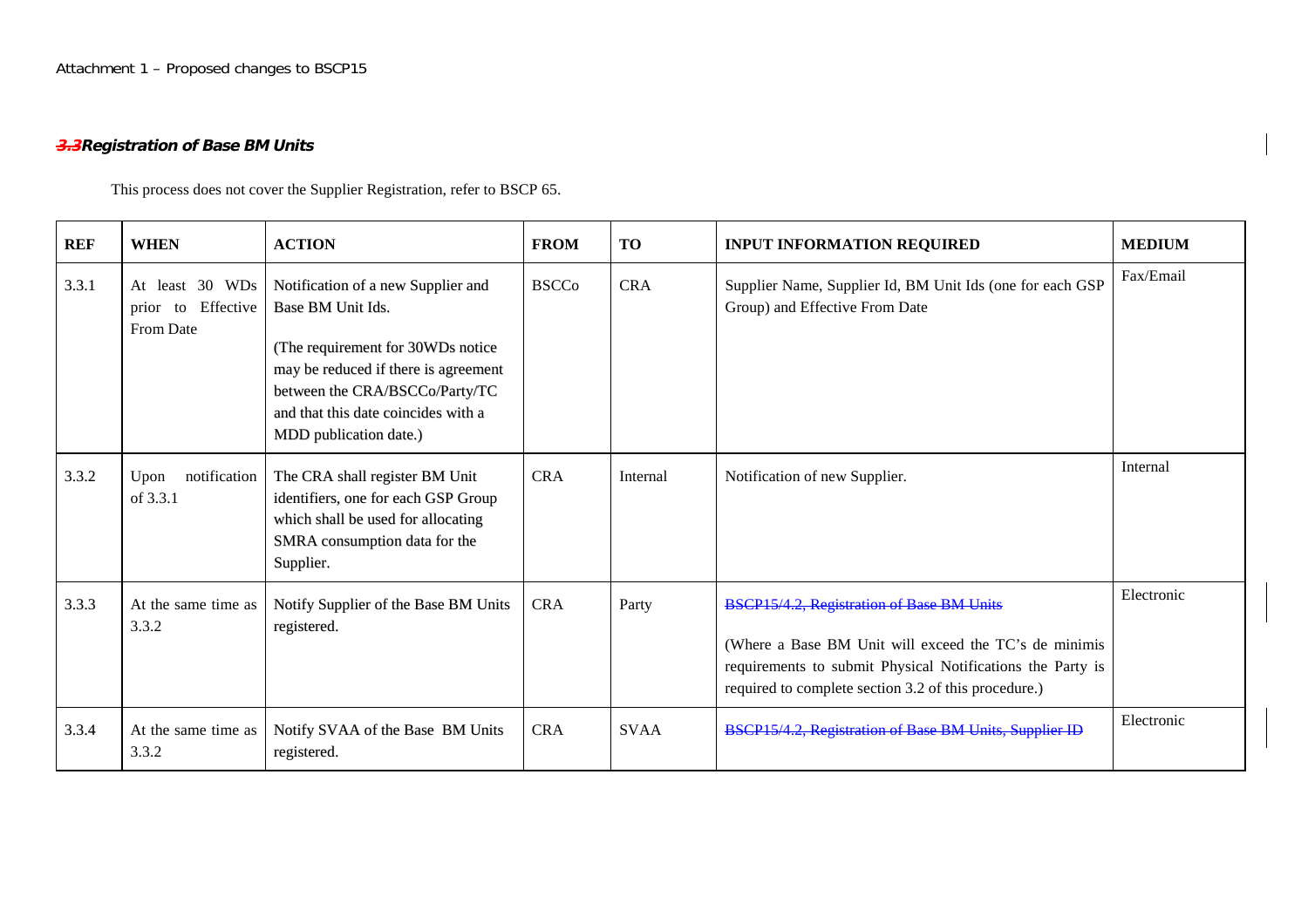| <b>REF</b> | <b>WHEN</b>                  | <b>ACTION</b>                                                    | <b>FROM</b> | <b>TO</b>    | <b>INPUT INFORMATION REQUIRED</b>                                                                       | <b>MEDIUM</b> |
|------------|------------------------------|------------------------------------------------------------------|-------------|--------------|---------------------------------------------------------------------------------------------------------|---------------|
| 3.3.5      | At the same time as<br>3.3.2 | Notify BSCCo of the Base BM Units<br>registered.                 | <b>CRA</b>  | <b>BSCCo</b> | <b>BSCP15/4.2, Registration of Base BM Units</b><br>This process continues per BSCP509 (Changes to MDD) | Manual        |
| 3.3.6      | Within<br>WD of<br>3.3.4     | Supplier to acknowledge receipt of<br><b>BM</b> Unit identifiers | Party       | <b>CRA</b>   | <b>BSCP15/4.2, Registration of Base BM Units</b>                                                        | Electronic    |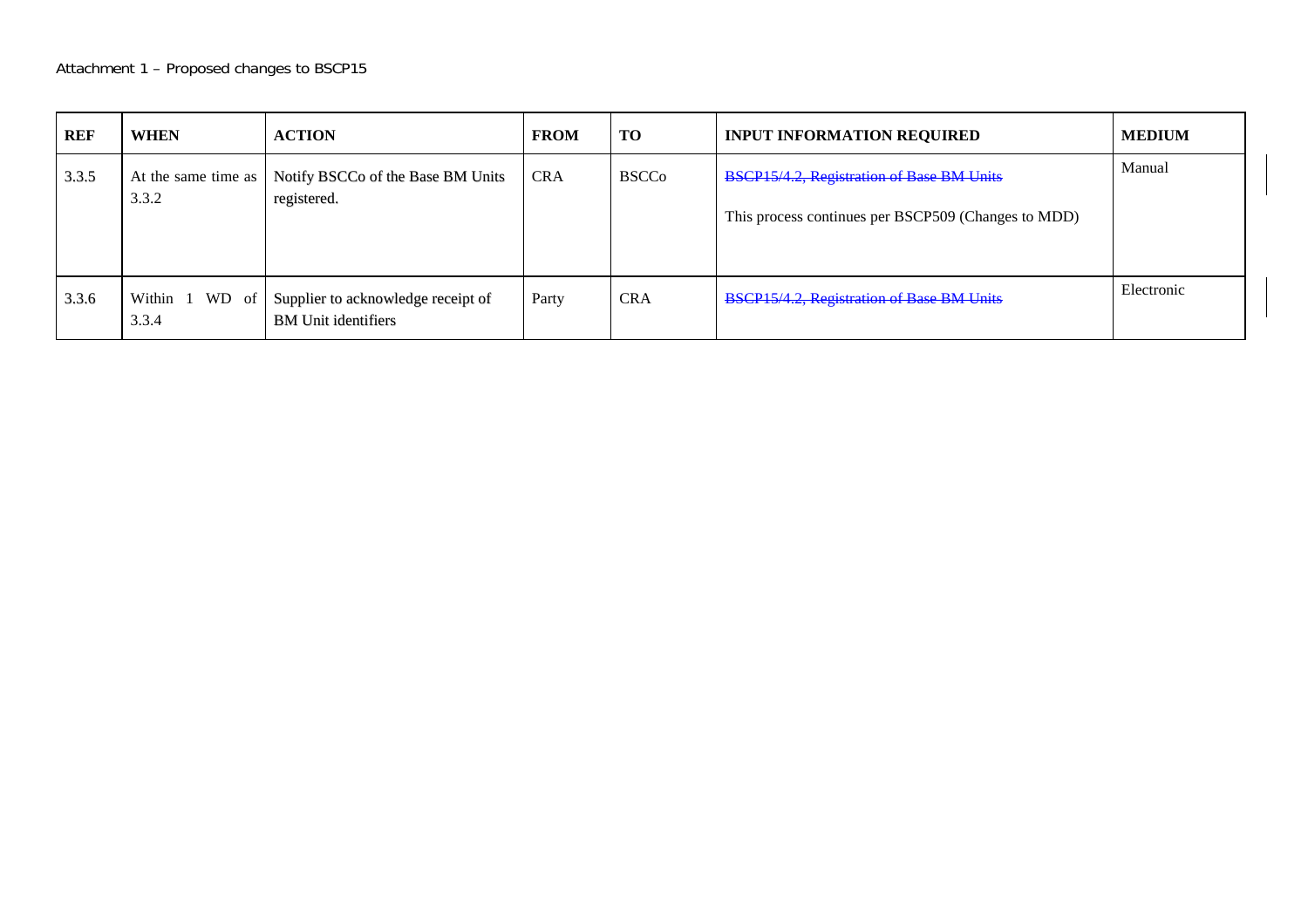## **3.4Registration of Additional BM Unit**

| <b>REF</b> | <b>WHEN</b>                                            | <b>ACTION</b>                                                                                                                                                                                                 | <b>FROM</b> | <b>TO</b>                                                              | <b>INPUT INFORMATION REQUIRED</b>                                                                                                                    | <b>MEDIUM</b>           |
|------------|--------------------------------------------------------|---------------------------------------------------------------------------------------------------------------------------------------------------------------------------------------------------------------|-------------|------------------------------------------------------------------------|------------------------------------------------------------------------------------------------------------------------------------------------------|-------------------------|
| 3.4.1      | At least 30WD<br>prior<br>to<br>Effective From<br>Date | Submit Registration of BM Unit form <sup>4</sup>                                                                                                                                                              | Party       | <b>CRA</b>                                                             | BSCP15/4.1, Registration of BM Unit<br>Registration of Additional BM Units is<br>processed in parallel with BSCP509 Changes<br>to Market Domain Data | Fax/Post                |
| 3.4.2      | Within 1WD of<br>receipt of 3.4.1                      | Acknowledge receipt of Registration of BM<br>Unit form                                                                                                                                                        | <b>CRA</b>  | Party                                                                  | BSCP15/4.1, Registration of BM Unit                                                                                                                  | Fax                     |
| 3.4.3      | the same<br>At<br>time as $3.4.2$                      | Check that the Party is registered with the<br>CRA and that the form has been completed by<br>an authorised person.<br>Also check the<br>registration data to confirm the FPN flag has<br>been set correctly. | <b>CRA</b>  |                                                                        | BSCP15/4.1, Registration of BM Unit                                                                                                                  | <b>Internal Process</b> |
| 3.4.4      | the<br>At<br>same<br>time as $3.4.2$                   | Inform TC and BSC Agents of the BM Unit<br>registration.                                                                                                                                                      | <b>CRA</b>  | <b>BSCCo</b><br><b>TC</b><br><b>SVAA</b><br><b>BSC</b> Agents<br>Party | BSCP15/4.1, Registration of BM Unit                                                                                                                  | Fax/Electronic          |

<sup>4</sup> Party to initiate BSCP509 before the registration form is submitted to the CRA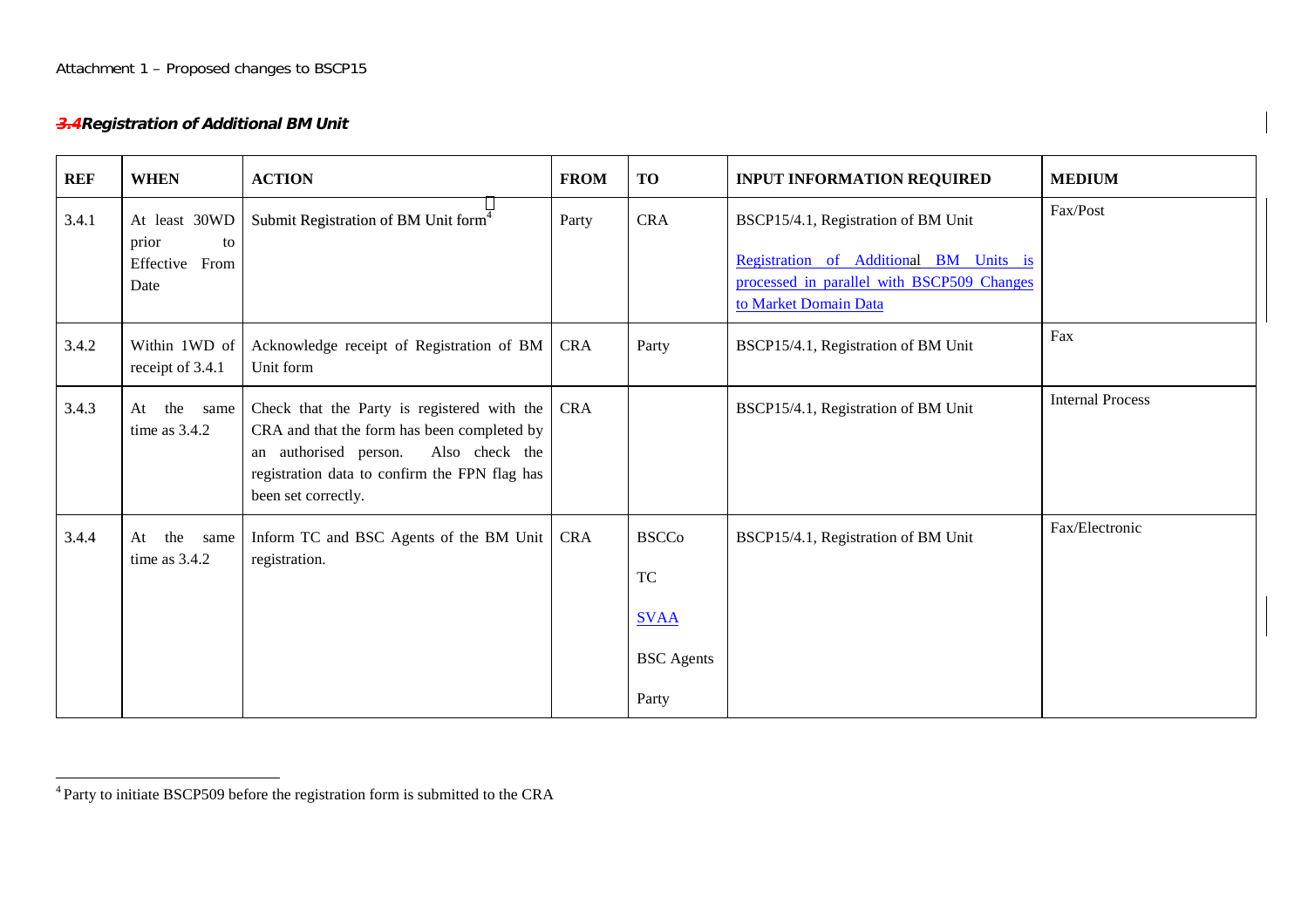## **Changes of Seasonal Estimates of Generation and Demand Capacity**

| <b>REF</b> | <b>WHEN</b>                            | <b>ACTION</b>                                                                                                                                                                                                                                                                                                                         | <b>FROM</b> | $\underline{\mathbf{TO}}$ | <b>INPUT INFORMATION REQUIRED</b>                                                              | <b>MEDIUM</b>              |
|------------|----------------------------------------|---------------------------------------------------------------------------------------------------------------------------------------------------------------------------------------------------------------------------------------------------------------------------------------------------------------------------------------|-------------|---------------------------|------------------------------------------------------------------------------------------------|----------------------------|
| 3.8.1      | As<br>soon<br><b>as</b><br>practicable | Submit revised seasonal estimates the<br>maximum and minimum BM Unit Metered<br>Volume (OMij) for all BM Units.                                                                                                                                                                                                                       | Party       | <b>CRA</b>                | BSCP15/4.4, Changes of Seasonal Estimates of the<br>maximum and minimum BM Unit Metered Volume | Fax / Post /<br>Electronic |
| 3.8.2      | Within 1WD of<br>receipt from 3.8.1    | Acknowledge receipt of Changes of<br>seasonal estimates of the maximum and<br>minimum BM Unit Metered Volume                                                                                                                                                                                                                          | <b>CRA</b>  | Party                     | BSCP15/4.4, Changes of Seasonal Estimates of the<br>maximum and minimum BM Unit Metered Volume | Fax / Post /<br>Electronic |
| 3.8.3      | Within 1WD of<br>receipt from 3.8.1    | The CRA is to notify, for information<br>only, BSCCo and TC of the revised<br>seasonal estimates of the maximum and<br>minimum BM Unit Metered Volume<br>(The TC may request the Panel to review a<br>Party's revised submission of the<br>maximum and minimum BM Unit Metered<br>Volume in accordance with section K of<br>the Code) | <b>CRA</b>  | <b>BSCCo</b><br>TC        | BSCP15/4.4, Changes of Seasonal Estimates of the<br>maximum and minimum BM Unit Metered Volume | Fax / Post /<br>Electronic |
| 3.8.4      | As<br>soon<br>as<br>practicable        | CRA to update their systems with the<br>revised estimated the maximum and<br>minimum BM Unit Metered Volume to<br>commence from the Effective From Date<br>requested by the Party and agreed by<br>BSCC <sub>o</sub> .                                                                                                                | <b>CRA</b>  |                           | BSCP15/4.4, Changes of Seasonal Estimates of the<br>maximum and minimum BM Unit Metered Volume | Internal                   |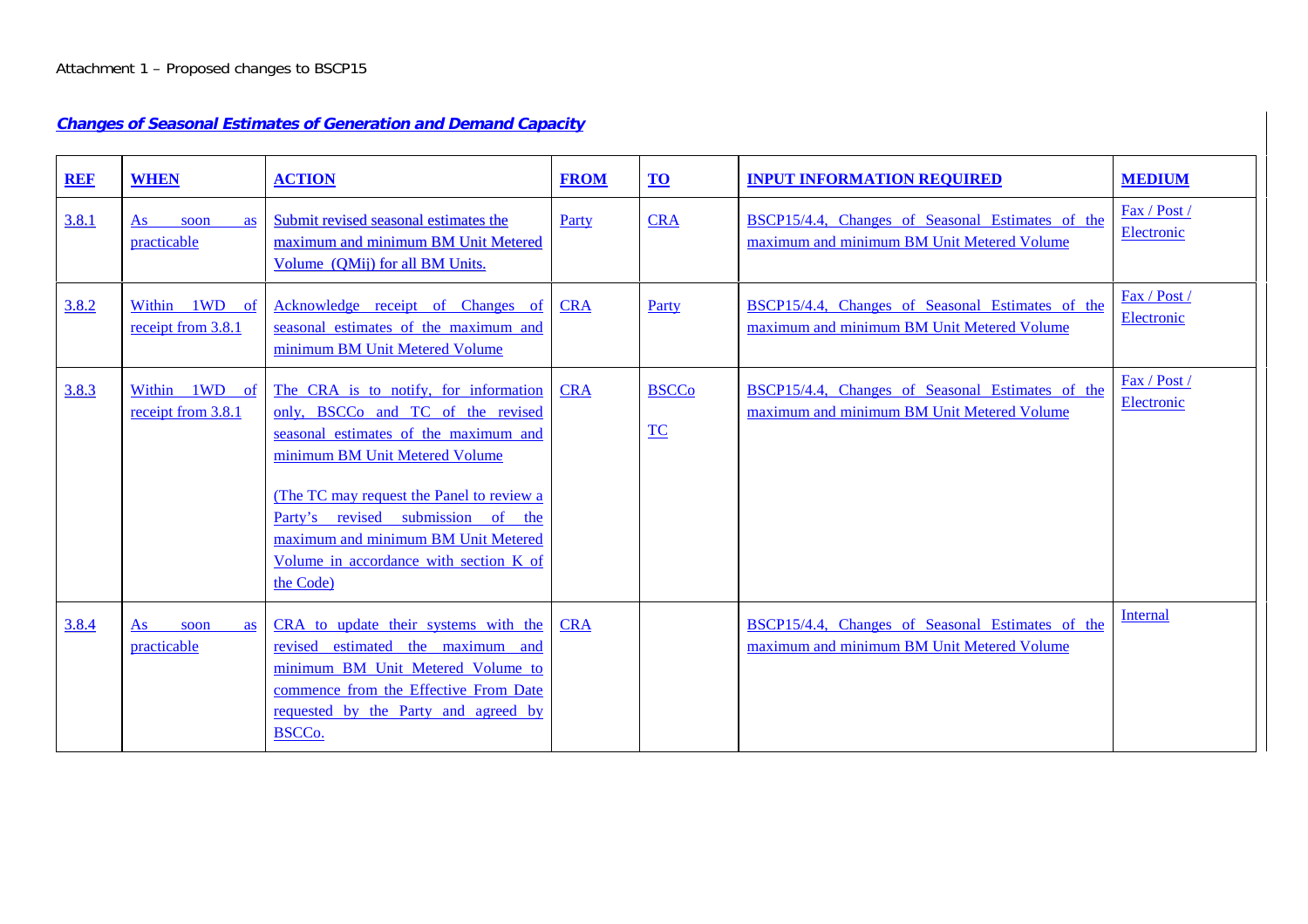## **4Appendices**

4.4BSCP15/4.1 Registration of BM Unit (BM Units with associated CVA Metering Sytems, Additional BM Units and Interconnector BM Units)

| From:                         | <b>To: CRA</b> |  |  |  |  |
|-------------------------------|----------------|--|--|--|--|
| Party ID*                     | Date Sent      |  |  |  |  |
| Party Role*                   |                |  |  |  |  |
| Name of Authorised Signatory* |                |  |  |  |  |
| Authorised Signature*         |                |  |  |  |  |
| Date Sent*                    |                |  |  |  |  |

| <b>BM Unit Registration Details</b> |                   |                   |           |      |                 |                 |             |              |              |              |                 |           |          |
|-------------------------------------|-------------------|-------------------|-----------|------|-----------------|-----------------|-------------|--------------|--------------|--------------|-----------------|-----------|----------|
| <b>BM Unit Name</b>                 | <b>BM</b> Unit Id | <b>BM</b>         | NGC BM    | Zone | Ordnance        | <b>GSP</b>      | Generat     | Deman        | Production/c | <b>FPN</b>   | Interconnector  | Effective | Effectiv |
|                                     |                   | Unit              | Unit Name |      | <b>Survey</b>   | Group           | $i \thetan$ | $\mathbf{d}$ | onsumption   | Flag         | Id <sup>4</sup> | From*     | e To     |
|                                     |                   | Type <sup>1</sup> |           |      | <b>National</b> | $\mathrm{Id}^2$ | Capacit     | Capacit      | Flag<br>(P   | (Y/N)        |                 |           |          |
|                                     |                   |                   |           |      | Grid            |                 | ¥           | ¥            | C)Tick One)  | <b>Tick</b>  |                 |           |          |
|                                     |                   |                   |           |      | Reference       |                 | (MW)        | (MW)         |              | One)         |                 |           |          |
|                                     |                   | <b>EIST</b>       |           |      |                 |                 |             |              | ₽            | ¥            |                 |           |          |
|                                     |                   |                   |           |      |                 |                 |             |              | $\epsilon$   | $\mathbf{N}$ |                 |           |          |
|                                     |                   |                   |           |      |                 |                 |             |              |              |              |                 |           |          |
|                                     |                   |                   |           |      |                 |                 |             |              |              |              |                 |           |          |

<sup>\*</sup> Denotes mandatory field

 $1^1$  E – Embedded, I – Interconnector, S – Additional Supplier GSP Group, T – Directly Connected

 $2$  If unit type E or S

<sup>&</sup>lt;sup>3</sup> Only applicable for Exempt BM Units belonging to a Sole Trading Unit and Interconnector BM Units

 $<sup>4</sup>$  If unit type I</sup>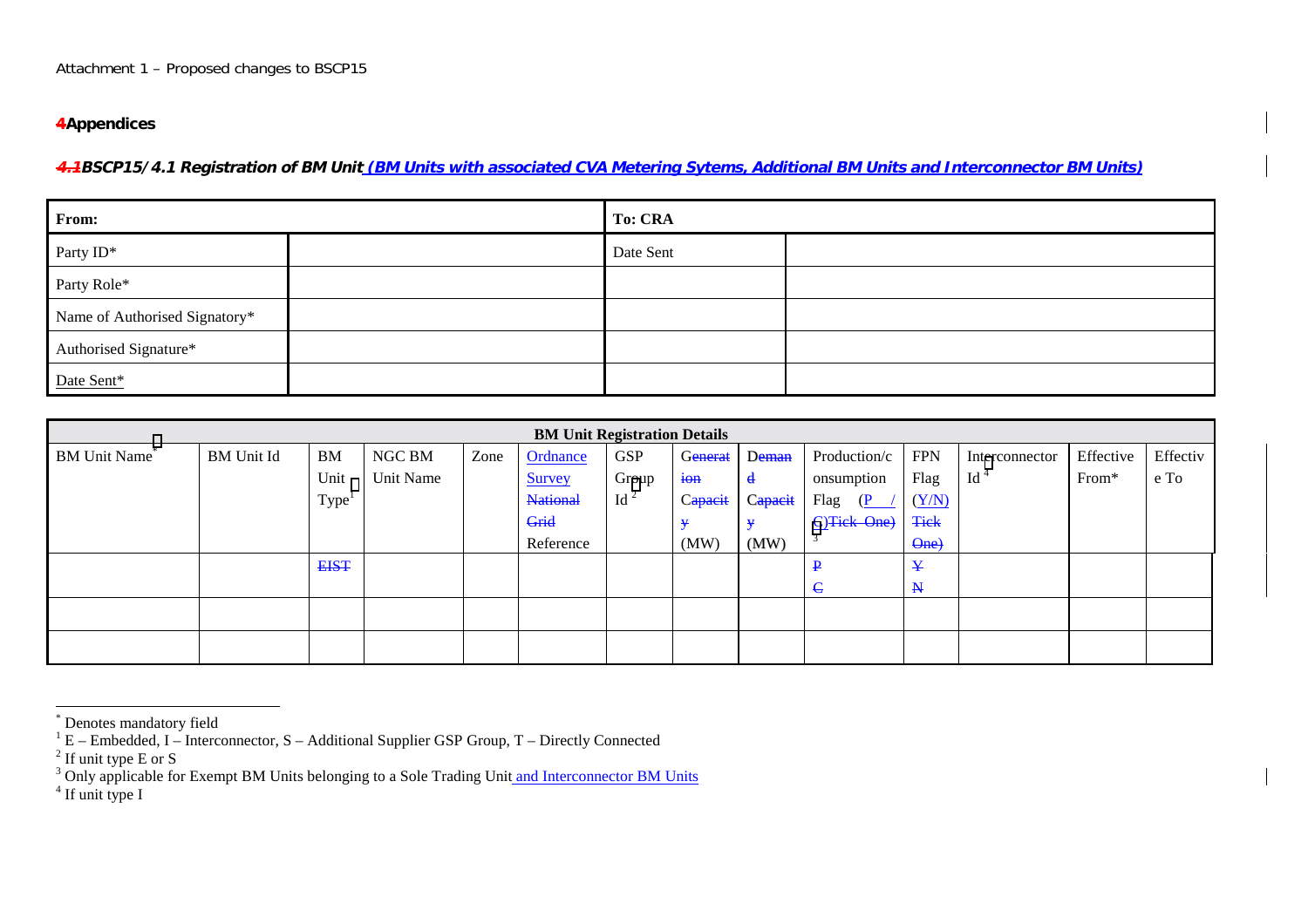| <b>MPAN MAPPING DETAILS<sup>5</sup></b> |                            |                          |  |  |  |
|-----------------------------------------|----------------------------|--------------------------|--|--|--|
| <b>MPAN</b>                             | <b>Effective From Date</b> | <b>Effective To Date</b> |  |  |  |
|                                         |                            |                          |  |  |  |
|                                         |                            |                          |  |  |  |
|                                         |                            |                          |  |  |  |
|                                         |                            |                          |  |  |  |

| <b>BM UNIT GROUP DETAILS</b> |                            |                          |  |  |  |
|------------------------------|----------------------------|--------------------------|--|--|--|
| <b>Teleswitch Group ID</b>   | <b>Effective From Date</b> | <b>Effective To Date</b> |  |  |  |
|                              |                            |                          |  |  |  |
|                              |                            |                          |  |  |  |
|                              |                            |                          |  |  |  |
|                              |                            |                          |  |  |  |

| <b>BM Unit and Associated CVA Metering Systems</b> |                                        |  |  |
|----------------------------------------------------|----------------------------------------|--|--|
| <b>BM</b> Unit                                     | <b>Associated CVA Metering Systems</b> |  |  |
|                                                    |                                        |  |  |
|                                                    |                                        |  |  |

**To CRA: Acknowledgement By Party**

| <b>Signed</b> | Date: |
|---------------|-------|
|               |       |

**Central Registration Authority**

<sup>5</sup> Only applicable to Embedded Sites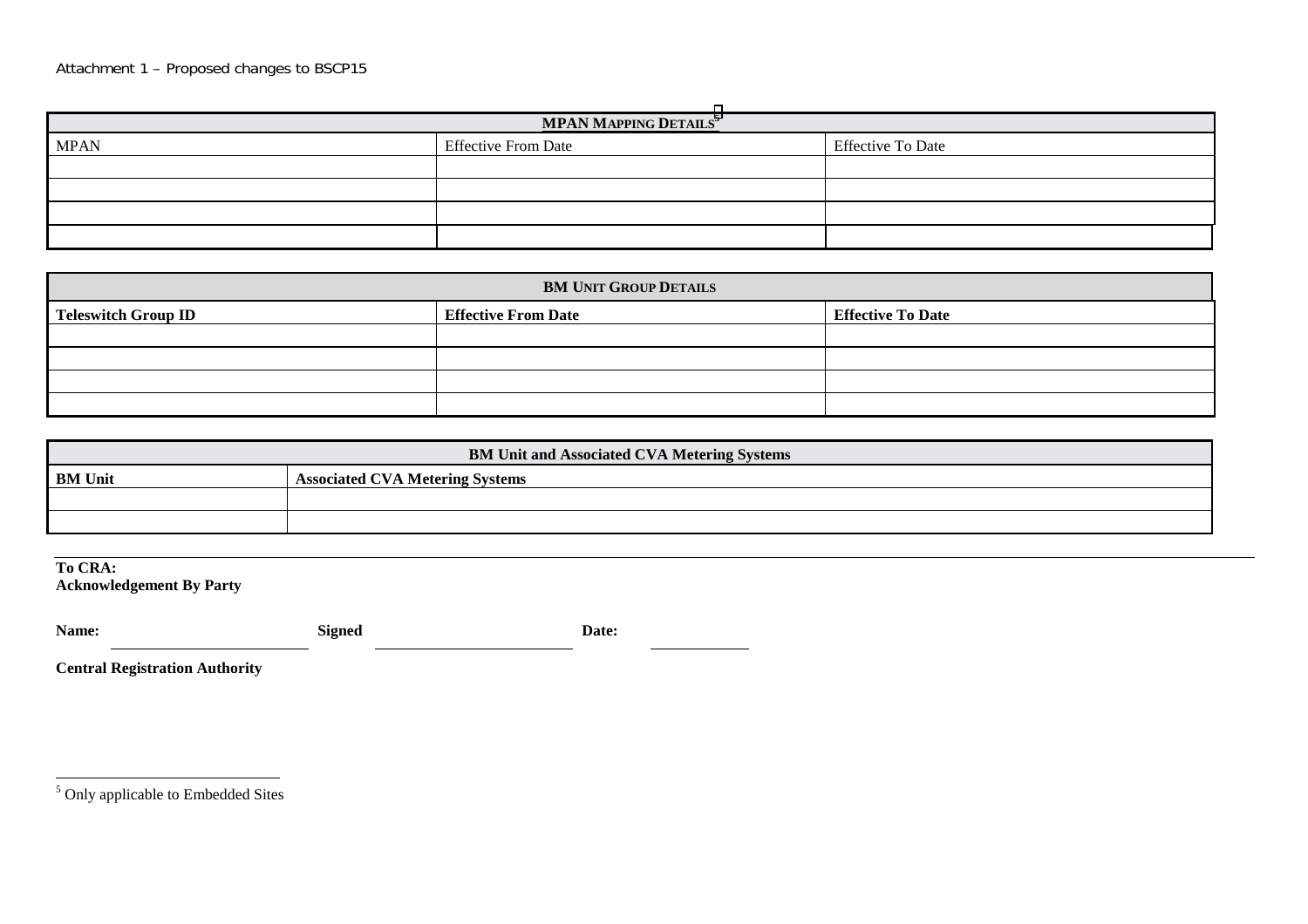| 1.2000015/1.2. Demistration of Pass PM Units               |  |  |
|------------------------------------------------------------|--|--|
| <del>1.20001 107 1.2 Negistration or Dase Divi Units</del> |  |  |

| <b>To: Party</b>                                                                                                                |                   |       |
|---------------------------------------------------------------------------------------------------------------------------------|-------------------|-------|
| <b>Party Name</b>                                                                                                               |                   |       |
| <b>Party Address</b>                                                                                                            |                   |       |
|                                                                                                                                 |                   |       |
|                                                                                                                                 |                   |       |
|                                                                                                                                 |                   |       |
|                                                                                                                                 |                   |       |
|                                                                                                                                 |                   |       |
|                                                                                                                                 |                   |       |
| <b>Registration BM Unit Data Requirements</b>                                                                                   |                   |       |
| <b>BM Unit Category:</b> Supplier GSP Group                                                                                     |                   |       |
| Name:                                                                                                                           |                   |       |
| <b>BM Unit Id:</b>                                                                                                              |                   |       |
| <b>TC-BM-Unit Id:</b>                                                                                                           |                   |       |
| $\textcolor{blue}{\textbf{GSP Group Id}_{\textcolor{blue}{(\text{where appropriate})}}}\textcolor{red}{\boldsymbol{\ddagger}}}$ |                   |       |
| <b>Trading Unit Details (where appropriate)<sup>#</sup></b>                                                                     |                   |       |
| <b>Generation Capacity (MW):</b>                                                                                                |                   |       |
| <b>Demand Capacity (MW):</b>                                                                                                    |                   |       |
| <b>Production/Consumption Flag:</b>                                                                                             | $P/C^*$           |       |
| <b>FPN Flag:</b>                                                                                                                | ¥/N*              |       |
| <b>Effective From Date:</b>                                                                                                     |                   |       |
|                                                                                                                                 |                   |       |
| Name:                                                                                                                           | <b>Signed</b>     | Date: |
| <b>CRA</b>                                                                                                                      |                   |       |
| <b>To-CRA:</b><br><b>Acknowledgement By Party</b>                                                                               |                   |       |
| Name of                                                                                                                         | <b>Authorised</b> | Date: |
| <b>Authorised</b><br><b>Signatory:</b>                                                                                          | <b>Signature</b>  |       |
| <b>Central Registration Authority</b>                                                                                           |                   |       |
| Delete as appropriate<br>$\ast$                                                                                                 |                   |       |

 $\overline{\phantom{a}}$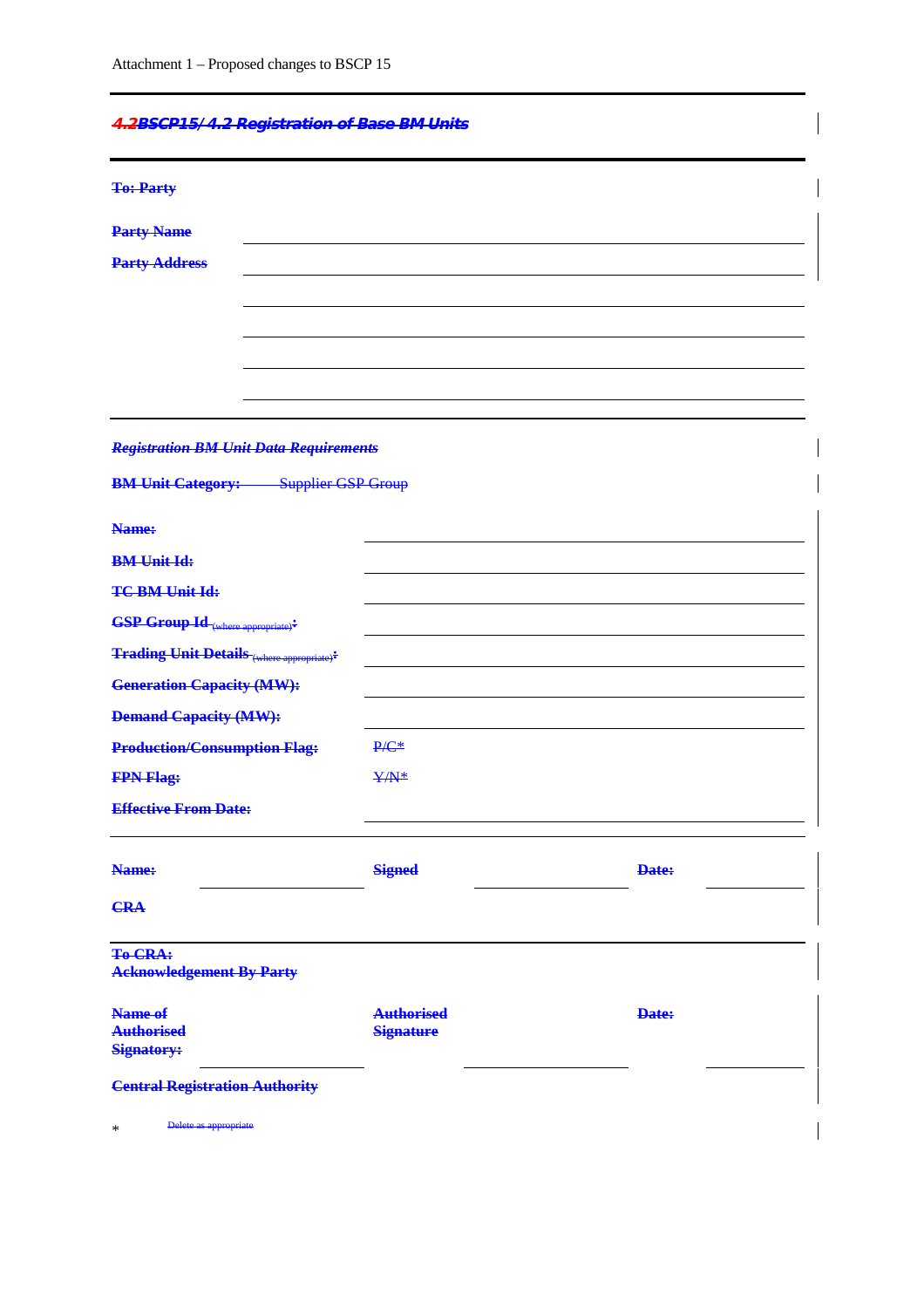| BSCP15/4.23 De-Registration of BM Unit                     |                   |       |  |
|------------------------------------------------------------|-------------------|-------|--|
| <b>To: CRA</b>                                             |                   |       |  |
| <b>Party Name</b>                                          |                   |       |  |
| <b>Party Address</b>                                       |                   |       |  |
|                                                            |                   |       |  |
|                                                            |                   |       |  |
|                                                            |                   |       |  |
|                                                            |                   |       |  |
| <b>De-Registration BM Unit Data Requirements</b>           |                   |       |  |
| Name:                                                      |                   |       |  |
| <b>BM</b> Unit Id:                                         |                   |       |  |
| TC BM Unit Id:                                             |                   |       |  |
| <b>Effective To Date:</b>                                  |                   |       |  |
| Base BM Units cannot be De-Registered utilising this form. |                   |       |  |
| Name of                                                    | <b>Authorised</b> | Date: |  |
| <b>Authorised</b><br>Signatory:                            | <b>Signature</b>  |       |  |
| Party                                                      |                   |       |  |
| To Party:<br><b>Acknowledgement By CRA</b>                 |                   |       |  |
| Name:                                                      | <b>Signed</b>     | Date: |  |
| <b>Central Registration Authority</b>                      |                   |       |  |

 $\overline{\phantom{a}}$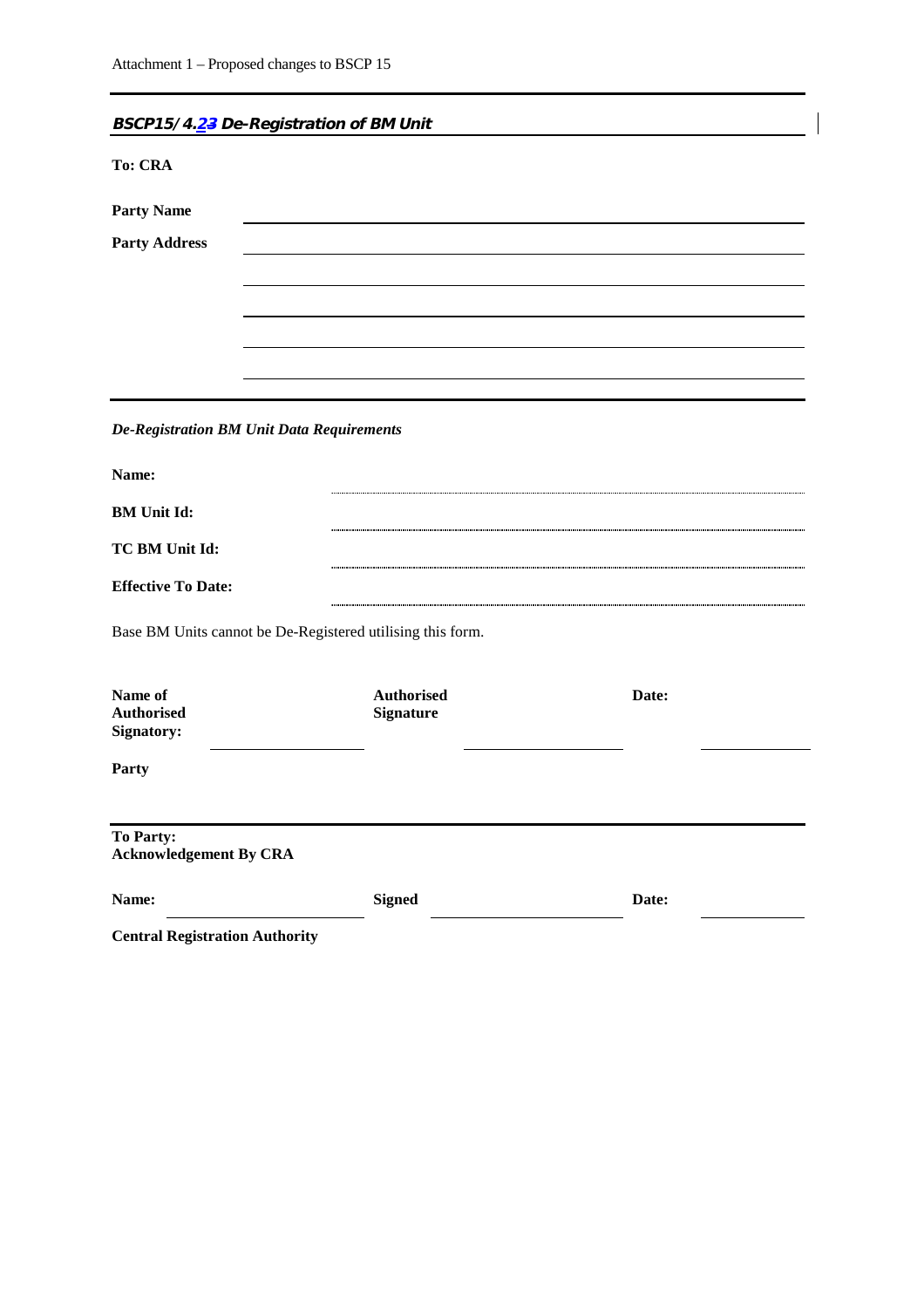## 4.4BSCP15/4.43 Registration of Seasonal Estimates of the Mmaximum and Mminimum **BM Unit Metered Volume**

#### **To: CRA**

#### **Party Name**

| <b>BSC</b> Season: | <b>Spring</b> | $1st March - 31st May$               |
|--------------------|---------------|--------------------------------------|
|                    | Summer        | $1st$ June – 31 <sup>st</sup> August |
|                    | Autumn        | $1st$ September – $30th$ November    |
|                    | Winter        | $1st December - 28th February6$      |

| <b>BM</b> Unit Id | -Maximum<br>negative QMij | -Maximum<br>positive-QMij | <b>BM Unit Id</b> | <b>Demand</b><br><b>Capacity</b>         | <b>Generation</b><br><b>Capacity</b> |
|-------------------|---------------------------|---------------------------|-------------------|------------------------------------------|--------------------------------------|
|                   | <b>MWh</b>                | <b>MWh</b>                |                   | $\overline{\text{MW}^{\#}\text{Maximu}}$ | MW <sup>*</sup> Maxim                |
|                   |                           |                           |                   | m QMij                                   | um-QMij                              |
|                   |                           |                           |                   |                                          |                                      |
|                   |                           |                           |                   |                                          |                                      |
|                   |                           |                           |                   |                                          |                                      |
|                   |                           |                           |                   |                                          |                                      |
|                   |                           |                           |                   |                                          |                                      |
|                   |                           |                           |                   |                                          |                                      |
|                   |                           |                           |                   |                                          |                                      |
|                   |                           |                           |                   |                                          |                                      |
|                   |                           |                           |                   |                                          |                                      |
|                   |                           |                           |                   |                                          |                                      |
|                   |                           |                           |                   |                                          |                                      |
|                   |                           |                           |                   |                                          |                                      |
|                   |                           |                           |                   |                                          |                                      |
|                   |                           |                           |                   |                                          |                                      |
|                   |                           |                           |                   |                                          |                                      |
|                   |                           |                           |                   |                                          |                                      |
|                   |                           |                           |                   |                                          |                                      |
|                   |                           |                           |                   |                                          |                                      |

| Name of<br><b>Authorised</b><br><b>Signatory:</b> | <b>Authorised</b><br><b>Signature</b> | Date: |  |
|---------------------------------------------------|---------------------------------------|-------|--|
| Party                                             |                                       |       |  |
| <b>To Party:</b><br><b>Acknowledgement By CRA</b> |                                       |       |  |
| Name:                                             | <b>Signed</b>                         | Date: |  |
| <b>Central Registration Authority</b>             |                                       |       |  |

 $\frac{6}{\text{BSC Winter shall be 1}}$  becember to 28<sup>th</sup> or 29<sup>th</sup>, as the case may be, February inclusive.<br>
<sup>#</sup> Optional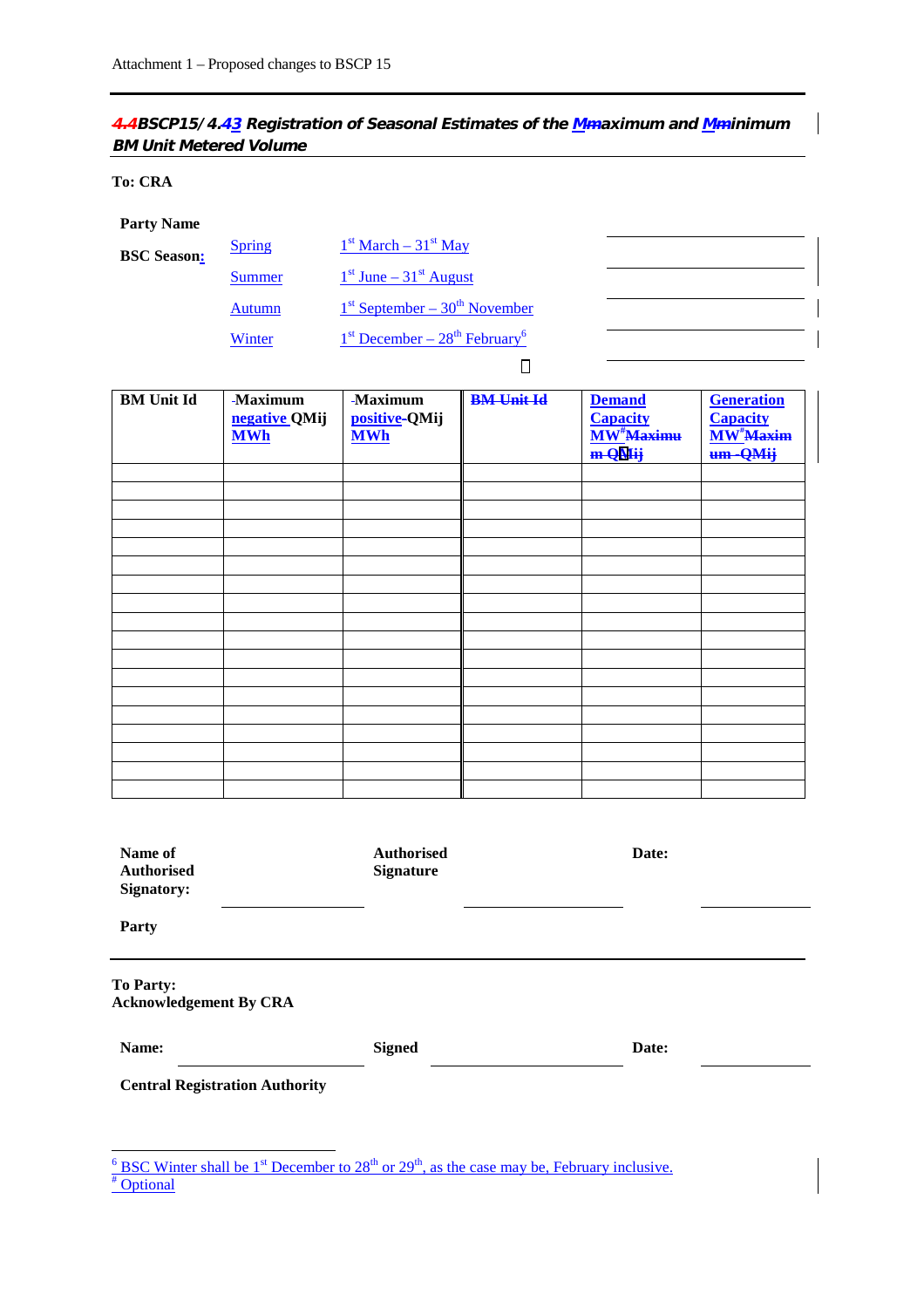**BSCP15/4.4 Changes of Seasonal Estimates of the Maximum and Minimum BM Unit Metered Volume**

#### **To: CRA**

#### **Party Name**

| <b>BSC Season:</b> | <b>Spring</b> | $1st March - 31st May$                        |  |
|--------------------|---------------|-----------------------------------------------|--|
|                    | Summer        | $1st$ June – $31st$ August                    |  |
|                    | <b>Autumn</b> | $1st$ September – 30 <sup>th</sup> November   |  |
|                    | Winter        | $1st$ December – $28th$ February <sup>7</sup> |  |

| <b>BM</b> Unit Id | <b>Registered</b><br><b>Maximum</b><br>negative QMij<br><b>MWh</b> | <b>Registered</b><br><b>Maximum</b><br>positive QMij<br><b>MWh</b> | <b>Revised</b><br><b>Maximum</b><br>negative QMij<br><b>MWh</b> | <b>Revised</b><br><b>Maximum</b><br>positive QMij<br><b>MWh</b> | <b>Registered</b><br><b>Demand</b><br><b>Capacity MW</b> <sup>#</sup> | <b>Registered</b><br><b>Generation</b><br><b>Capacity MW<sup>#</sup></b> | <b>Revised</b><br><b>Demand</b><br><b>Capacity MW<sup>#</sup></b> | <b>Revised</b><br><b>Generation</b><br><b>Capacity MW<sup>#</sup></b> |  |
|-------------------|--------------------------------------------------------------------|--------------------------------------------------------------------|-----------------------------------------------------------------|-----------------------------------------------------------------|-----------------------------------------------------------------------|--------------------------------------------------------------------------|-------------------------------------------------------------------|-----------------------------------------------------------------------|--|
|                   |                                                                    |                                                                    |                                                                 |                                                                 |                                                                       |                                                                          |                                                                   |                                                                       |  |
|                   |                                                                    |                                                                    |                                                                 |                                                                 |                                                                       |                                                                          |                                                                   |                                                                       |  |
|                   |                                                                    |                                                                    |                                                                 |                                                                 |                                                                       |                                                                          |                                                                   |                                                                       |  |
|                   |                                                                    |                                                                    |                                                                 |                                                                 |                                                                       |                                                                          |                                                                   |                                                                       |  |
|                   |                                                                    |                                                                    |                                                                 |                                                                 |                                                                       |                                                                          |                                                                   |                                                                       |  |
|                   |                                                                    |                                                                    |                                                                 |                                                                 |                                                                       |                                                                          |                                                                   |                                                                       |  |
|                   |                                                                    |                                                                    |                                                                 |                                                                 |                                                                       |                                                                          |                                                                   |                                                                       |  |
|                   |                                                                    |                                                                    |                                                                 |                                                                 |                                                                       |                                                                          |                                                                   |                                                                       |  |
|                   |                                                                    |                                                                    |                                                                 |                                                                 |                                                                       |                                                                          |                                                                   |                                                                       |  |
|                   |                                                                    |                                                                    |                                                                 |                                                                 |                                                                       |                                                                          |                                                                   |                                                                       |  |

<sup>&</sup>lt;sup>7</sup> BSC Winter shall be 1<sup>st</sup> December to 28<sup>th</sup> or 29<sup>th</sup>, as the case may be, February inclusive. # Optional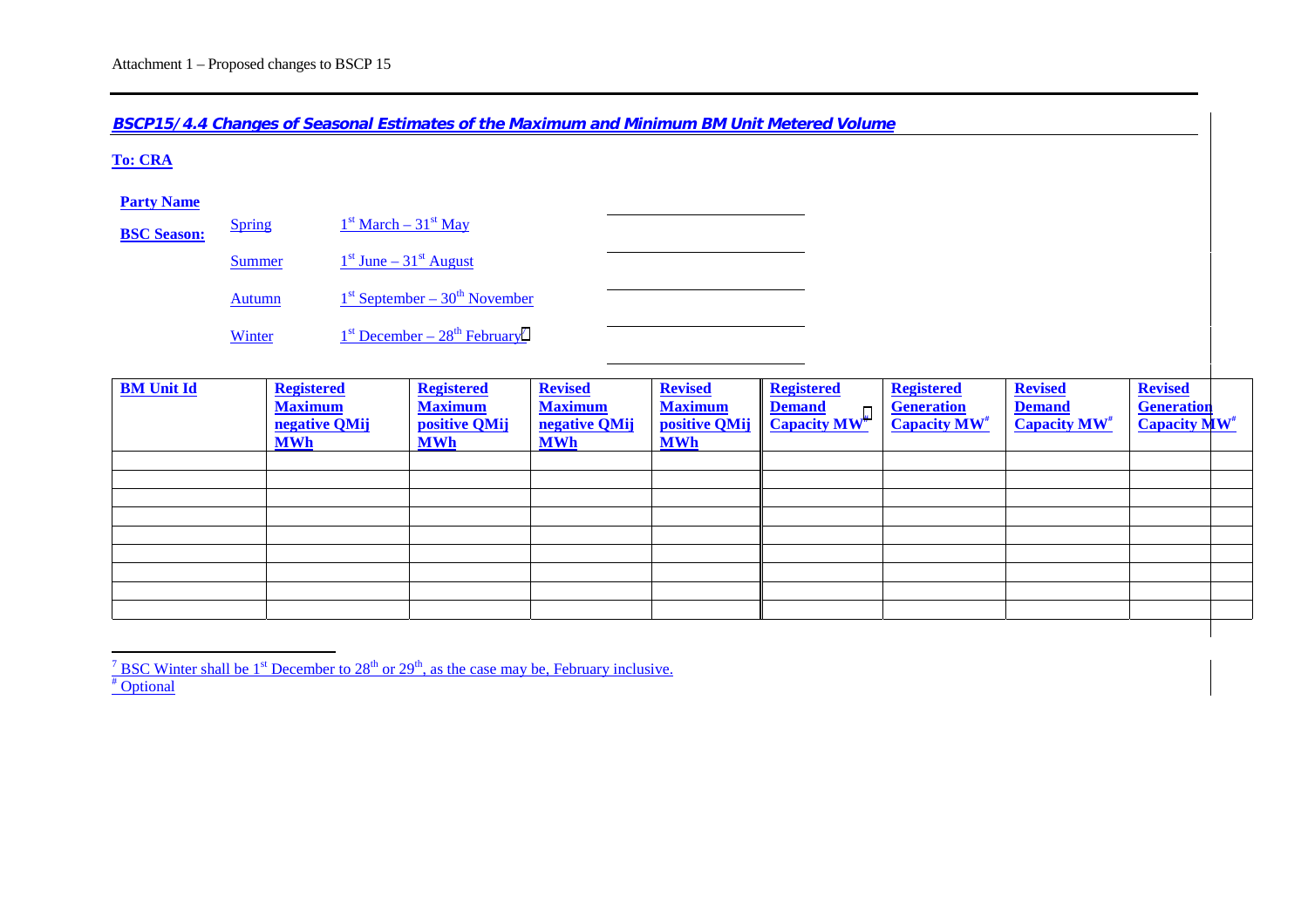| <b>Name of Authorised Signatory:</b>              |               | <b>Authorised Signature</b> | Date: |  |
|---------------------------------------------------|---------------|-----------------------------|-------|--|
| Party                                             |               |                             |       |  |
| <b>To Party:</b><br><b>Acknowledgement By CRA</b> |               |                             |       |  |
| Name:                                             | <b>Signed</b> | Date:                       |       |  |
| <b>Central Registration Authority</b>             |               |                             |       |  |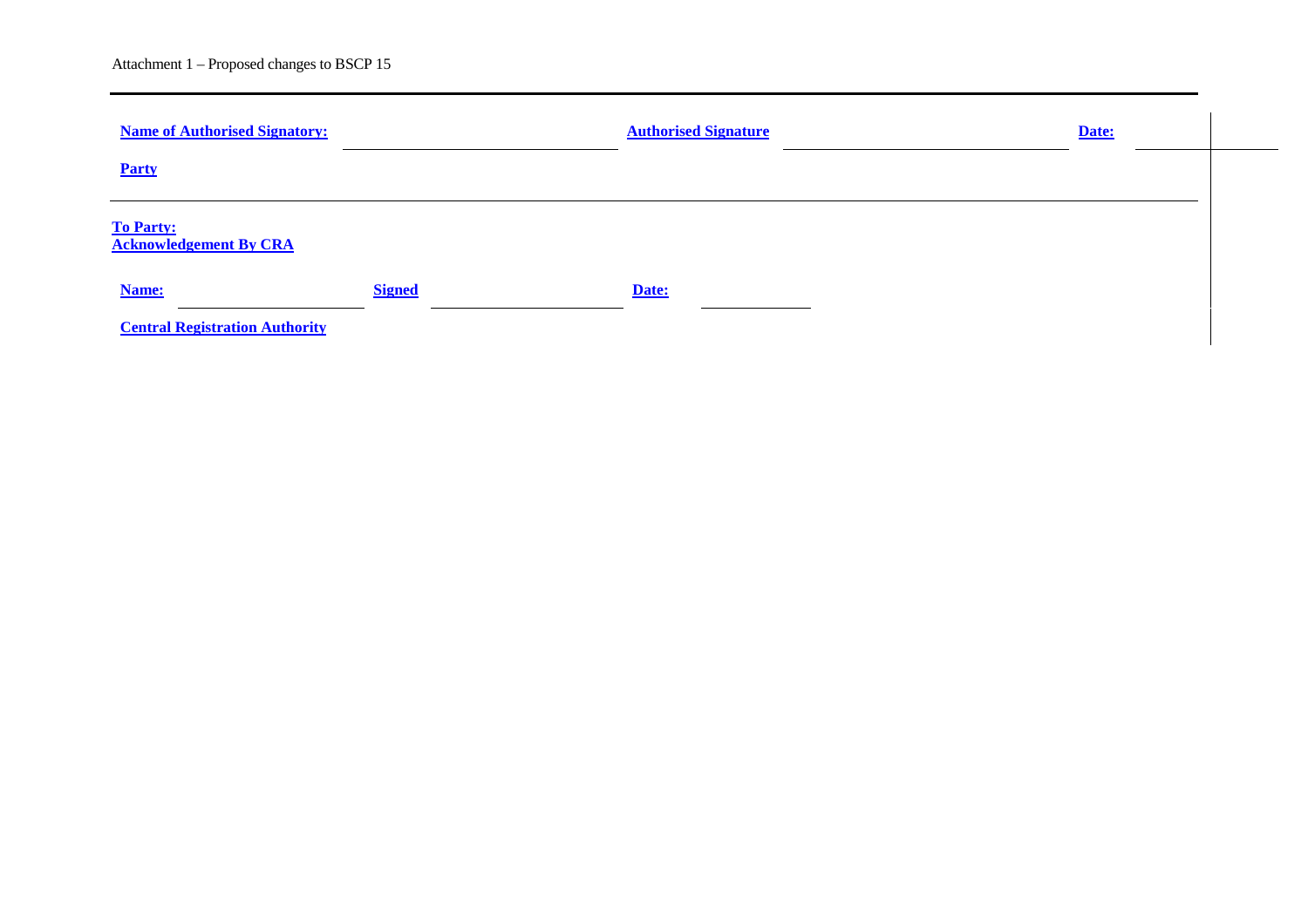#### REGISTRATION OF METERING SYSTEM AT POINT OF

*CONNECTION OFA DISTRIBUTION SYSTEMS CONNECTION POINT*

Part A – To be completed by Registrant

To: Central Registration Agent

#### **Details of Registrant**

| Name of Registrant: |                                                                                                                                                                                                                                                                                                  |
|---------------------|--------------------------------------------------------------------------------------------------------------------------------------------------------------------------------------------------------------------------------------------------------------------------------------------------|
| Address:            |                                                                                                                                                                                                                                                                                                  |
|                     |                                                                                                                                                                                                                                                                                                  |
|                     |                                                                                                                                                                                                                                                                                                  |
| Contact:            |                                                                                                                                                                                                                                                                                                  |
|                     | $\mathbf{r}$ and $\mathbf{r}$ and $\mathbf{r}$ and $\mathbf{r}$ and $\mathbf{r}$ and $\mathbf{r}$ and $\mathbf{r}$ and $\mathbf{r}$ and $\mathbf{r}$ and $\mathbf{r}$ and $\mathbf{r}$ and $\mathbf{r}$ and $\mathbf{r}$ and $\mathbf{r}$ and $\mathbf{r}$ and $\mathbf{r}$ and $\mathbf{r}$ and |

notifies you that with Effective From Date ......../......../........

#### **(N.B. at least 20 working days from the date of this notice)**

1. it will become Registrant of the Metering System detailed below which is situated at the point of connection of its Distribution System with the Distribution System(s)\* belonging to the party/parties\* detailed below and undertakes to perform all relevant duties and obligations until it ceases to be Registrant,

### **AND**

2. the party detailed below is appointed as Meter Operator Agent of the Metering System detailed below.

| <b>Details of Metering System</b> |                                        |       |  |
|-----------------------------------|----------------------------------------|-------|--|
| <b>Systems Connection</b>         |                                        |       |  |
| Point/Circuit Name:               |                                        |       |  |
| GSP reference (if applicable)     |                                        | MSID: |  |
| Site Name:                        |                                        |       |  |
| Site Address:                     |                                        |       |  |
|                                   |                                        |       |  |
|                                   |                                        |       |  |
|                                   |                                        |       |  |
|                                   | <b>Details of Meter Operator Agent</b> |       |  |
| Meter Operator Agent Id:          |                                        |       |  |
|                                   | Meter Operator Agent Name:             |       |  |
|                                   |                                        |       |  |
| <b>Signed for Registrant</b>      |                                        |       |  |
| Name:                             |                                        |       |  |
| Signature:                        |                                        |       |  |
| Position:                         |                                        | Date: |  |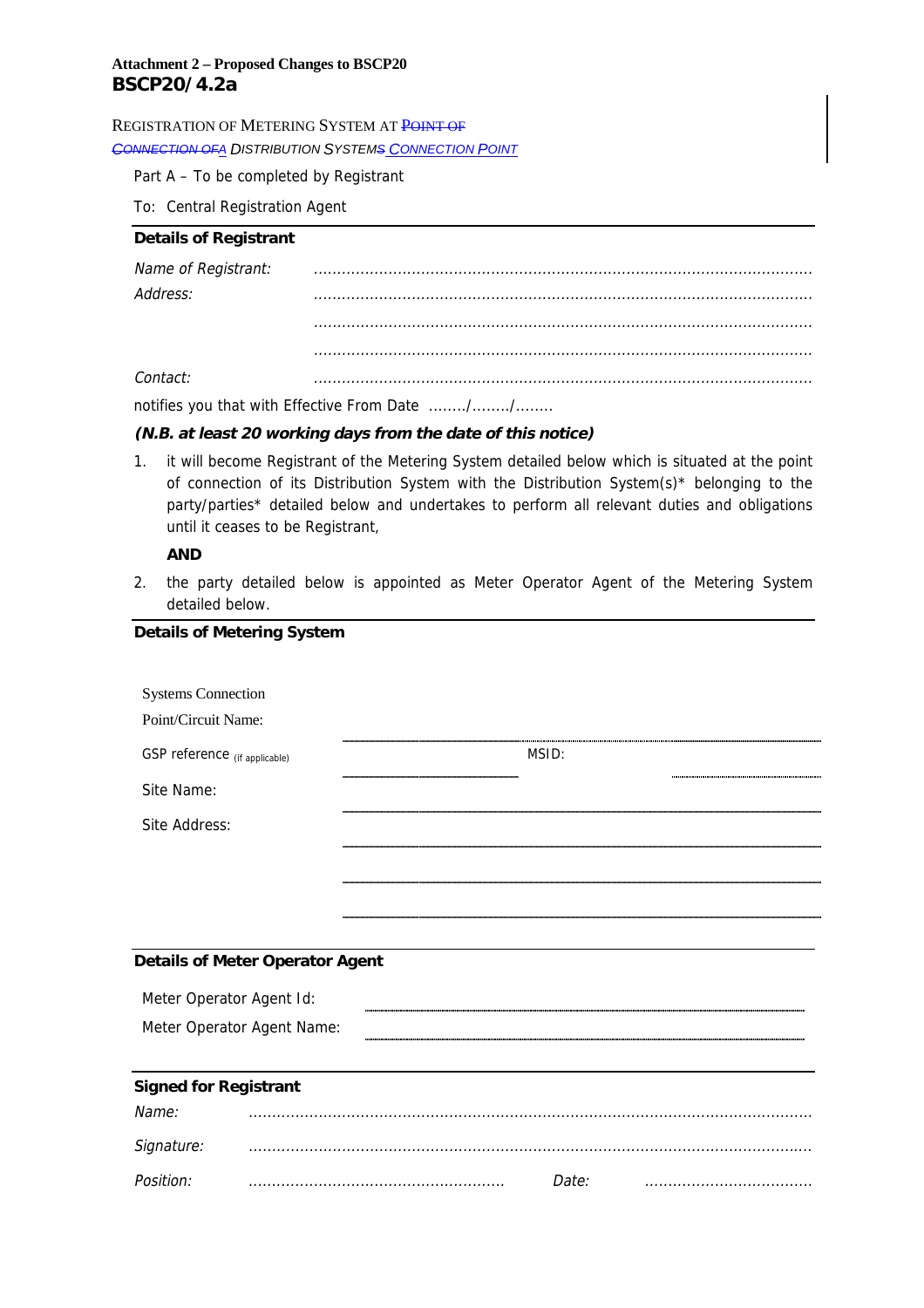registration only)

REGISTRATION OF METERING SYSTEM AT POINT OF

## Connection of a Distribution System Connection Points

|                 |                                 | We, the undersigned, confirm our agreement to the appointment of the Registrant detailed above |           |   |
|-----------------|---------------------------------|------------------------------------------------------------------------------------------------|-----------|---|
| $\mathcal{I}$ . | PDSO Name:                      |                                                                                                |           |   |
|                 | PDSO ID:                        |                                                                                                |           |   |
|                 | Address:                        |                                                                                                |           |   |
|                 |                                 |                                                                                                |           |   |
|                 |                                 |                                                                                                |           |   |
|                 | Contact:                        |                                                                                                | Position: |   |
|                 | Signature:                      |                                                                                                | Date:     | . |
| 2.              | PDSO Name:                      |                                                                                                |           |   |
|                 | PDSO ID:                        |                                                                                                |           |   |
|                 | Address:                        |                                                                                                |           |   |
|                 |                                 |                                                                                                |           |   |
|                 |                                 |                                                                                                |           |   |
|                 | Contact:                        |                                                                                                | Position: |   |
|                 | Signature:                      |                                                                                                | Date:     |   |
|                 | Part B - To be completed by CRA |                                                                                                |           |   |
| To:             | Registrant                      |                                                                                                |           |   |
| (first          |                                 |                                                                                                |           |   |

| Nar |  |  |  |
|-----|--|--|--|
|     |  |  |  |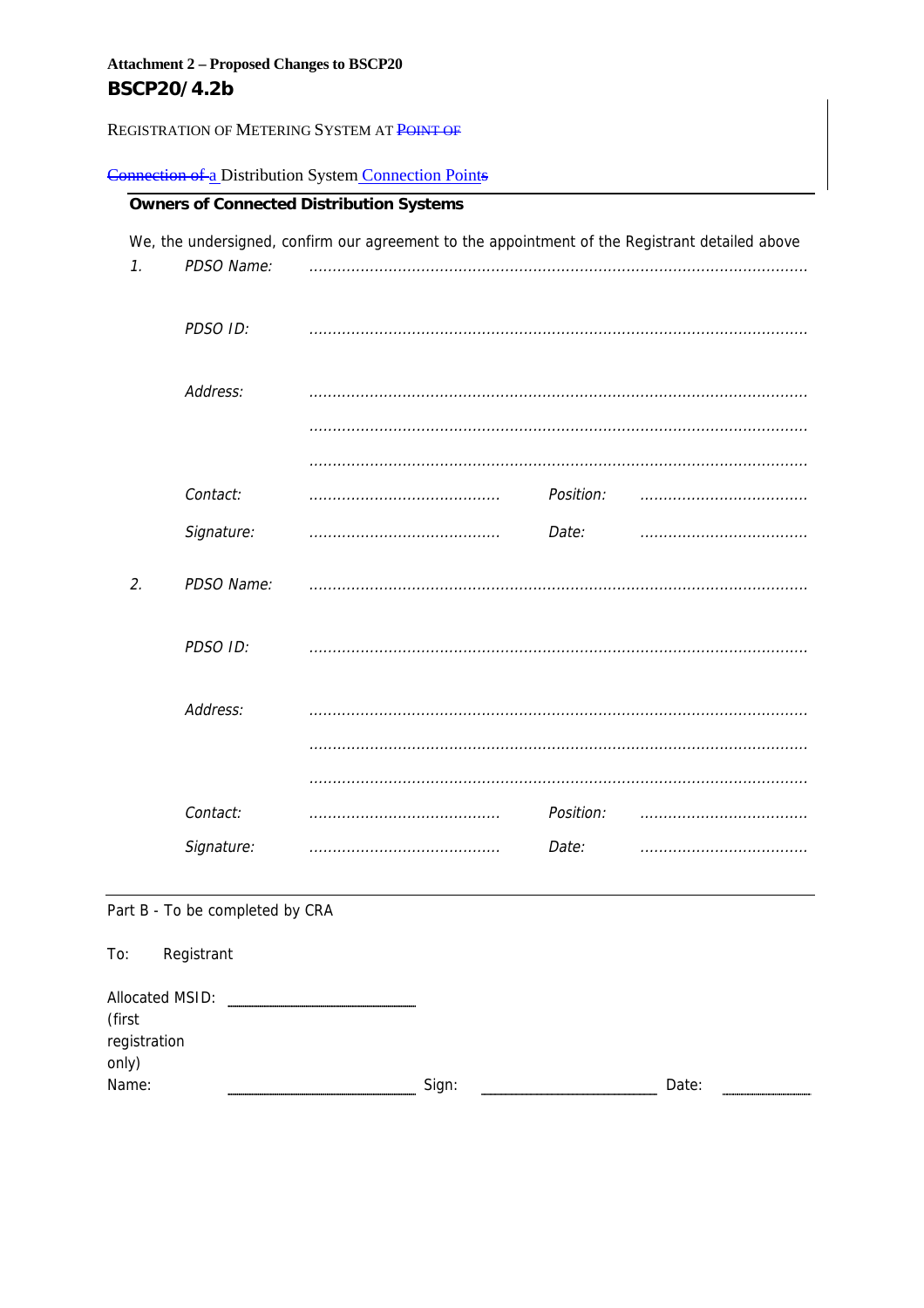## **Attachment 2 – Proposed Changes to BSCP20 BSCP20/4.3a**

## REGISTRATION OF METER TECHNICAL DETAILS

## **Metering System Details (Separate forms should be used for each Metering System)**

| Metering System Id (MSID)           |  |
|-------------------------------------|--|
| <b>MSID Effective Date</b>          |  |
| PDSO ID                             |  |
| Metering System Latitude            |  |
| Metering System Longitude           |  |
| Metering Equipment/Service Location |  |
| Maximum Demand (MWh)                |  |
| Minimum Demand (MWh)                |  |
| <b>Dispensation Reference</b>       |  |
| Dispensation Effective From Date    |  |
| Dispensation Effective To Date      |  |
| Reason for Dispensation             |  |
| Metering System Contact Name        |  |
| Metering System Contact Tel Number  |  |
| Metering System Contact Fax Number  |  |
| Metering System Address Line 1      |  |
| Metering System Address Line 2      |  |
| Metering System Address Line 3      |  |
| Metering System Address Line 4      |  |
| Metering System Address Line 5      |  |
| Metering System Address Line 6      |  |
| Metering System Address Line 7      |  |
| Metering System Address Line 8      |  |
| Metering System Address Line 9      |  |
| Metering System Post Code           |  |
| Energisation Status (ES)            |  |
| <b>ES Effective From Date</b>       |  |
| <b>ES Effective To Date</b>         |  |

## **Outstation Details**

|                                      | Main 1 / Main | Main 2 / Check |
|--------------------------------------|---------------|----------------|
| <b>MSID</b>                          |               |                |
| Outstation Id                        |               |                |
| <b>Outstation Type</b>               |               |                |
| <b>Outstation Serial Number</b>      |               |                |
| <b>Outstation Number of Channels</b> |               |                |
| <b>Outstation Number of Dials</b>    |               |                |
| <b>Outstation PIN</b>                |               |                |
| <b>Outstation Password A</b>         |               |                |
| <b>Outstation Password B</b>         |               |                |
| Outstation Password C                |               |                |
| <b>Communications Address</b>        |               |                |
| <b>Baud Rate</b>                     |               |                |
| Previous MSID                        |               |                |
| Previous Outstation Id               |               |                |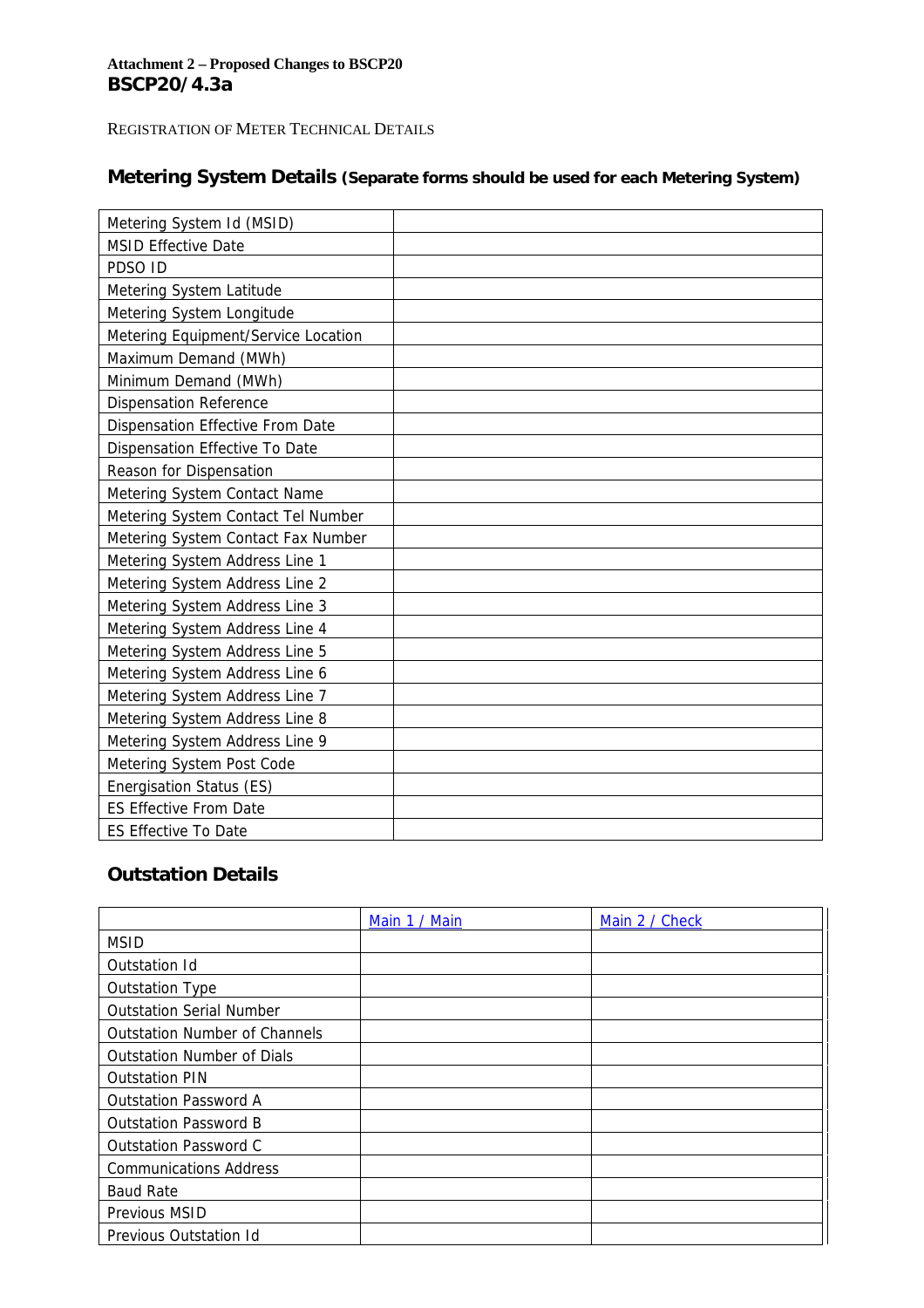#### **Attachment 2 – Proposed Changes to BSCP20**

### **BSCP20/4.3b**

#### REGISTRATION OF METER TECHNICAL DETAILS

## **Meter Register Details**

| MSID: |  |  |  |
|-------|--|--|--|
|-------|--|--|--|

| <b>Serial No.</b> | Meter<br>Register Id | No. of<br>Register<br><b>Digits</b> | Meter<br>Register<br><b>Multiplier</b> |                 | Measurement<br><b>Quantity Id</b> |         | Metering Subsystem<br>Id (Main Channels<br>Only) $\frac{8}{2}$ | Associated Meter Id<br>(for check channels<br>only) | Associated Meter Register<br>Id (for check channels only) |
|-------------------|----------------------|-------------------------------------|----------------------------------------|-----------------|-----------------------------------|---------|----------------------------------------------------------------|-----------------------------------------------------|-----------------------------------------------------------|
|                   |                      |                                     |                                        | $\overline{Al}$ | AE                                | $RI$ RE |                                                                |                                                     |                                                           |
|                   |                      |                                     |                                        |                 |                                   |         |                                                                |                                                     |                                                           |
|                   |                      |                                     |                                        |                 |                                   |         |                                                                |                                                     |                                                           |
|                   |                      |                                     |                                        |                 |                                   |         |                                                                |                                                     |                                                           |
|                   |                      |                                     |                                        |                 |                                   |         |                                                                |                                                     |                                                           |
|                   |                      |                                     |                                        |                 |                                   |         |                                                                |                                                     |                                                           |
|                   |                      |                                     |                                        |                 |                                   |         |                                                                |                                                     |                                                           |
|                   |                      |                                     |                                        |                 |                                   |         |                                                                |                                                     |                                                           |
|                   |                      |                                     |                                        |                 |                                   |         |                                                                |                                                     |                                                           |
|                   |                      |                                     |                                        |                 |                                   |         |                                                                |                                                     |                                                           |
|                   |                      |                                     |                                        |                 |                                   |         |                                                                |                                                     |                                                           |
|                   |                      |                                     |                                        |                 |                                   |         |                                                                |                                                     |                                                           |
|                   |                      |                                     |                                        |                 |                                   |         |                                                                |                                                     |                                                           |
|                   |                      |                                     |                                        |                 |                                   |         |                                                                |                                                     |                                                           |
|                   |                      |                                     |                                        |                 |                                   |         |                                                                |                                                     |                                                           |
|                   |                      |                                     |                                        |                 |                                   |         |                                                                |                                                     |                                                           |

<sup>&</sup>lt;sup>8</sup> Only Active Import and Active Export Metering Sub-System ID should be identified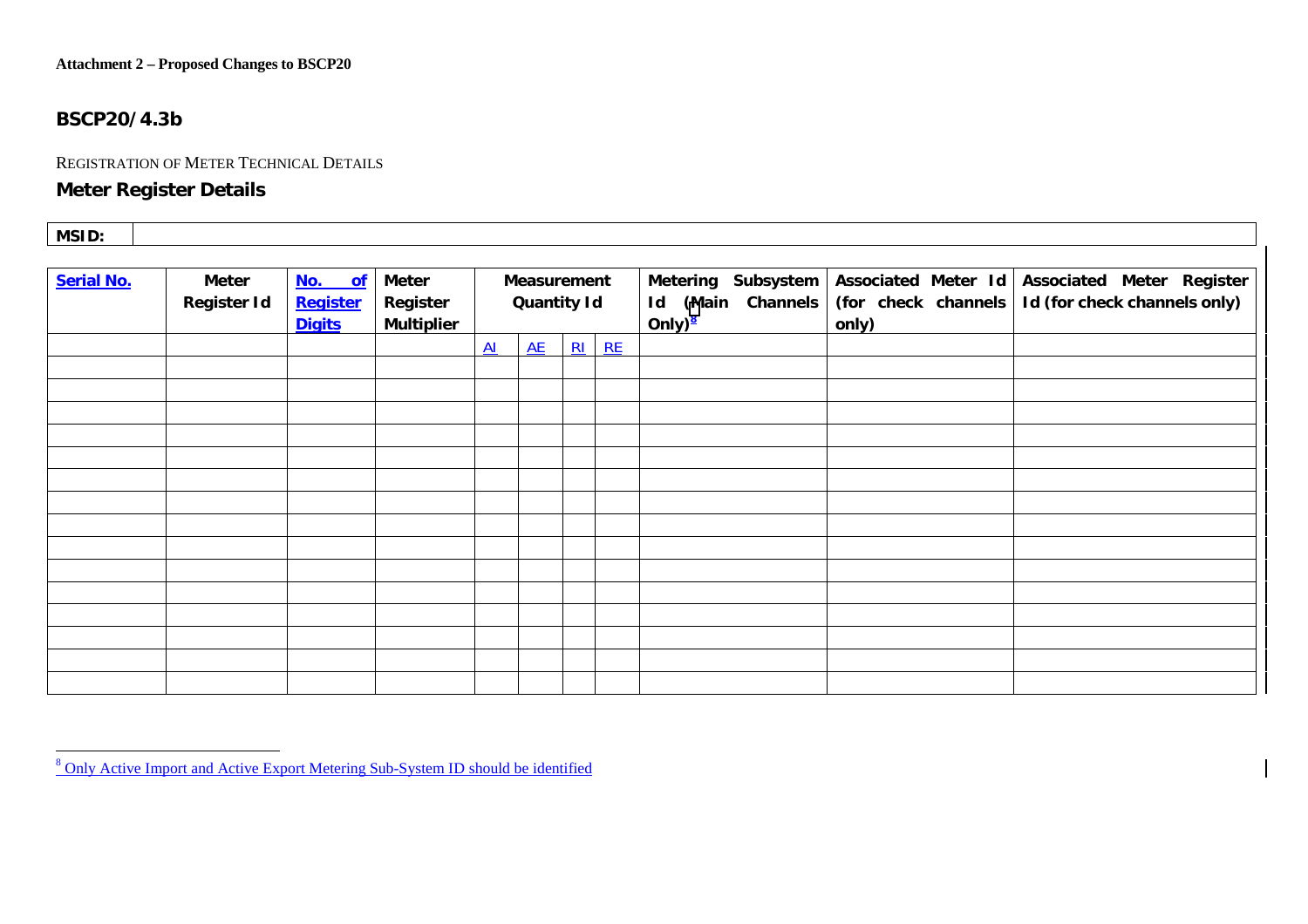## **Attachment 3 – Proposed changes to BSCP41 BSCP41/1: Changes to Individual Reporting Requirements**

To be used for all changes to reporting with the exception of new Cross Client Reporting

| Party / Party Agent Details* | Completed forms should be sent to: |
|------------------------------|------------------------------------|
| Contact Name:                |                                    |
| Party / Party Agent ID*:     | <b>CRA</b>                         |
| Party / Party Agent Role:    |                                    |
| Address:                     |                                    |
|                              |                                    |
|                              |                                    |
| Postcode:                    |                                    |
| Telephone:                   |                                    |
| Fax:                         |                                    |

| Report ID |                   | Send/       | Report ID |                   | Send/       |
|-----------|-------------------|-------------|-----------|-------------------|-------------|
|           | Report Name/Party | <b>Stop</b> |           | Report Name/Party | <b>Stop</b> |
|           |                   |             |           |                   |             |
|           |                   |             |           |                   |             |
|           |                   |             |           |                   |             |
|           |                   |             |           |                   |             |
|           |                   |             |           |                   |             |
|           |                   |             |           |                   |             |
|           |                   |             |           |                   |             |
|           |                   |             |           |                   |             |
|           |                   |             |           |                   |             |
|           |                   |             |           |                   |             |
|           |                   |             |           |                   |             |
|           |                   |             |           |                   |             |

Use a continuation sheet if required

| Authorisation |           |  |
|---------------|-----------|--|
| Signature:    | Date: $/$ |  |

# **For CRA Use Only:**

| <b>BSC Agent Receipt Confirmation</b> | Tick) | Date: |  |
|---------------------------------------|-------|-------|--|
| <b>Reporting Updated</b>              | Tick  | Date: |  |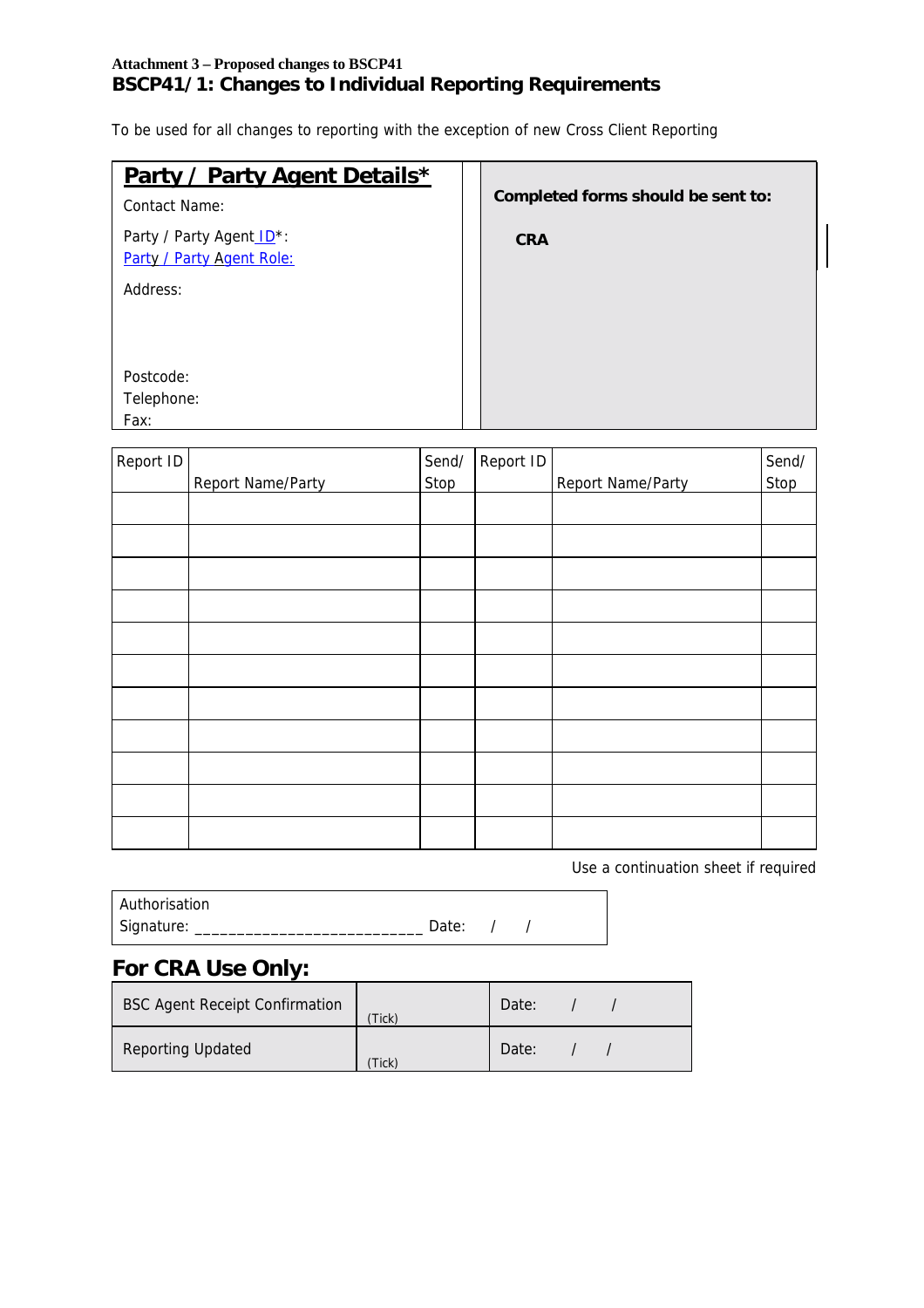## **Attachment 3 – Proposed changes to BSCP41 BSCP41/2: Cross Client Report Requests**

## **To: BSCCo**

## **PART A: To be completed by Requesting Party**

| <b>Requesting Party Details</b>       |                       |
|---------------------------------------|-----------------------|
| Contact Name:                         | Authorised Signatory: |
| Party / Party Agent ID <sup>*</sup> : |                       |
| Party / Party Agent Role:             |                       |
| Fax:                                  | Date: $/$ /           |

| Report ID / Name | <b>Originating Relevant Report</b> | $\overline{4\overline{D}}$ | <b>New Party ID</b> | <b>New</b>   |
|------------------|------------------------------------|----------------------------|---------------------|--------------|
|                  | Party <sub>ID</sub>                | NameOriginating            |                     | RoleRelevant |
|                  |                                    | Role                       |                     | Party        |
|                  |                                    |                            |                     |              |
|                  |                                    |                            |                     |              |
|                  |                                    |                            |                     |              |
|                  |                                    |                            |                     |              |
|                  |                                    |                            |                     |              |
|                  |                                    |                            |                     |              |
|                  |                                    |                            |                     |              |
|                  |                                    |                            |                     |              |

## **PART B: to be completed by Relevant Party**

| <b>Relevant Party Details</b> | give / do not give* permission for the |  |  |  |
|-------------------------------|----------------------------------------|--|--|--|
| Contact Name:                 | above reports to be provided           |  |  |  |
| Party / Party Agent*:<br>Fax: | <b>Authorised Signatory:</b>           |  |  |  |
|                               |                                        |  |  |  |
|                               | Date:                                  |  |  |  |

# **For BSCCo / BSC Agent Use Only**

| <b>BSCCo Receipt Confirmation</b>  |       | Date: |  |
|------------------------------------|-------|-------|--|
|                                    | Tick) |       |  |
| <b>BSC Agent Reporting Updated</b> |       | Date: |  |
|                                    | Tick) |       |  |

-

<sup>\*</sup>Delete as appropriate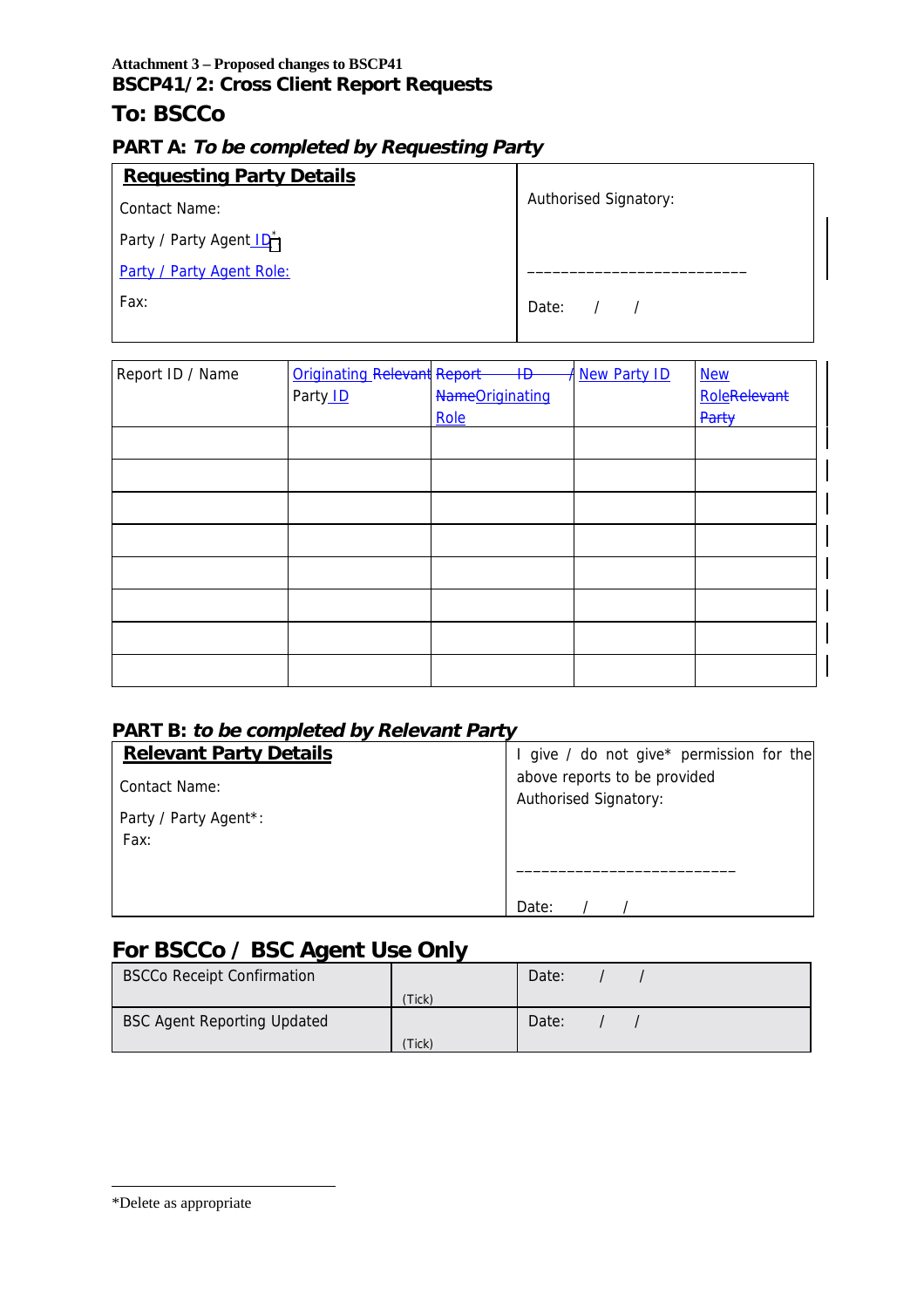#### **4Appendices**

## **4.1BSCP65/4.1 Party Registration Application / Change of Registration Details Form\*** \* Delete as appropriate

| From:                 | To:       |  |
|-----------------------|-----------|--|
| Party ID <sup>*</sup> | Date Sent |  |
| Party Role*           |           |  |
| Name of               |           |  |
| Authorised            |           |  |
| Signatory             |           |  |
| Authorised            |           |  |
| Signature*            |           |  |
| Password              |           |  |

| ACTION DESCRIPTION (TICK ONE BOX ONLY)* |  |              |  |  |  |
|-----------------------------------------|--|--------------|--|--|--|
| Register                                |  | Amend        |  |  |  |
|                                         |  | Registration |  |  |  |

| BSC PARTY DETAILS* |  |  |
|--------------------|--|--|
| BSC Party Name     |  |  |
| BSC Party Id       |  |  |

Tick one Party Role only. Please complete separate form for each role that applies.

| PARTY ROLE DETAILS*                |  | <b>Effective From Date</b><br>DD/MM/YY | <b>EFFECTIVE TO DATE</b> |
|------------------------------------|--|----------------------------------------|--------------------------|
|                                    |  |                                        |                          |
| <b>Trading Party</b>               |  |                                        |                          |
| Distributor System Operator        |  |                                        |                          |
| Interconnector Administrator       |  |                                        |                          |
| Interconnector Error Administrator |  |                                        |                          |
| <b>Interconnector User</b>         |  |                                        |                          |
| <b>Transmission Company</b>        |  |                                        |                          |
| <b>BSC Party</b>                   |  |                                        |                          |

**Stage 2 Id** (Required If Role of Supplier selected)

| <b>Address Details</b> |  |
|------------------------|--|
| Address Line 1         |  |
| 2                      |  |
| 3                      |  |
| 4                      |  |
| 5                      |  |
| 6                      |  |
|                        |  |
| 8                      |  |
| 9                      |  |
| Postcode               |  |
| <b>Contact Name</b>    |  |

\* Mandatory Fields

-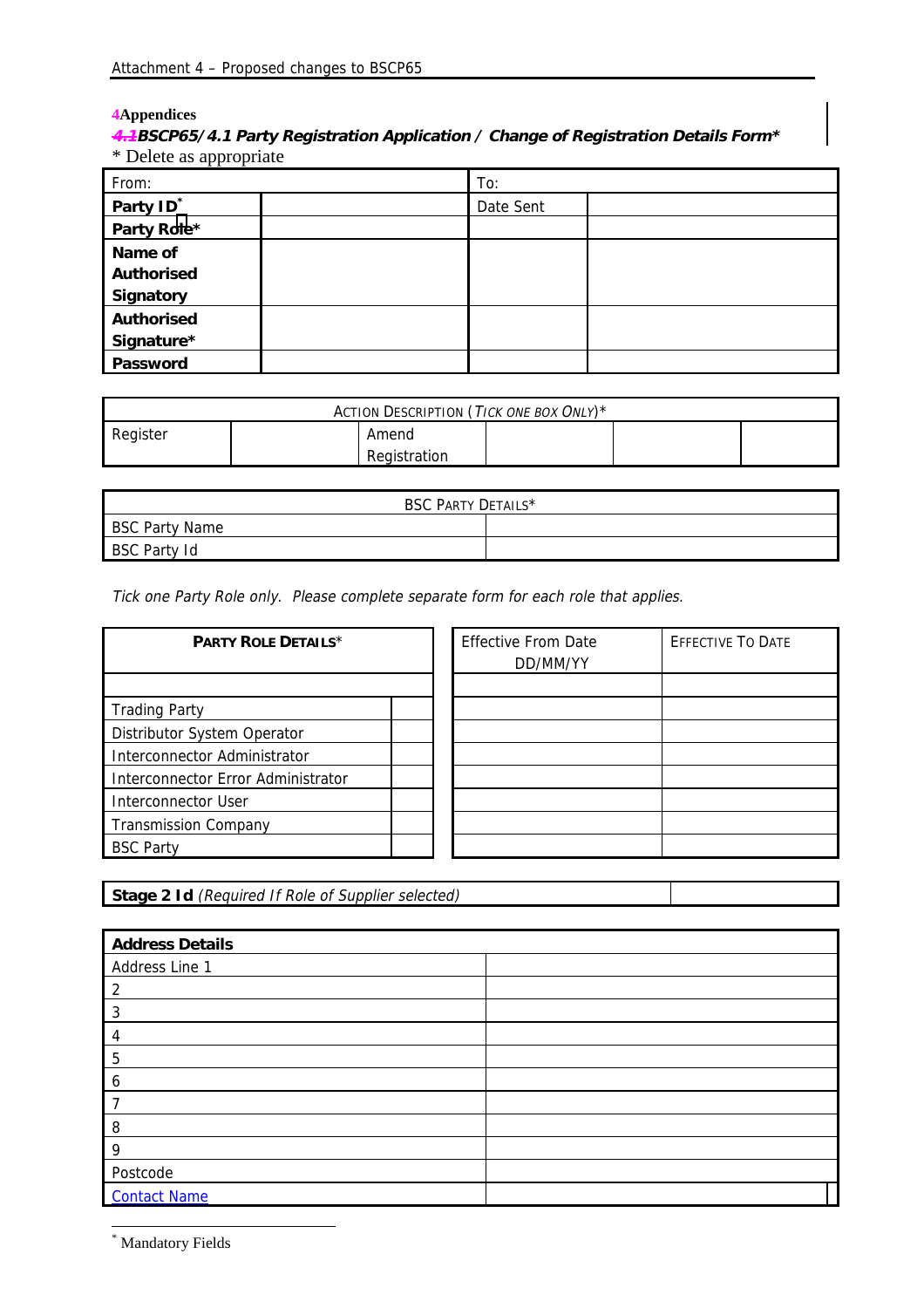| Office Telephone Number  |  |
|--------------------------|--|
| <b>Office Fax Number</b> |  |
| <b>Email Address</b>     |  |

| <u> La componenta de la contrada de la contrada de la contrada de la contrada de la contrada de la contrada de l</u>  |  |
|-----------------------------------------------------------------------------------------------------------------------|--|
|                                                                                                                       |  |
| <u> 1989 - Johann Harry Harry Harry Harry Harry Harry Harry Harry Harry Harry Harry Harry Harry Harry Harry Harry</u> |  |
|                                                                                                                       |  |

 $\overline{\mathbf{1}}$ 

| Interconnector Error Administrator Details (Only Required if Role of Interconnector Error |  |  |
|-------------------------------------------------------------------------------------------|--|--|
| Administrator is requested)                                                               |  |  |
| Interconnector Id                                                                         |  |  |
| <b>Effective From Date</b>                                                                |  |  |
| <b>Effective To Date</b>                                                                  |  |  |

### **To: CRA**

Ī

The registration details submitted by the Party Applicant on this form are consistent with the details submitted to BSCCo on the Accession Agreement.

Confirmation provided by:

| <b>Name</b> |  |
|-------------|--|
|             |  |
| Signature   |  |
|             |  |
| <b>Date</b> |  |
|             |  |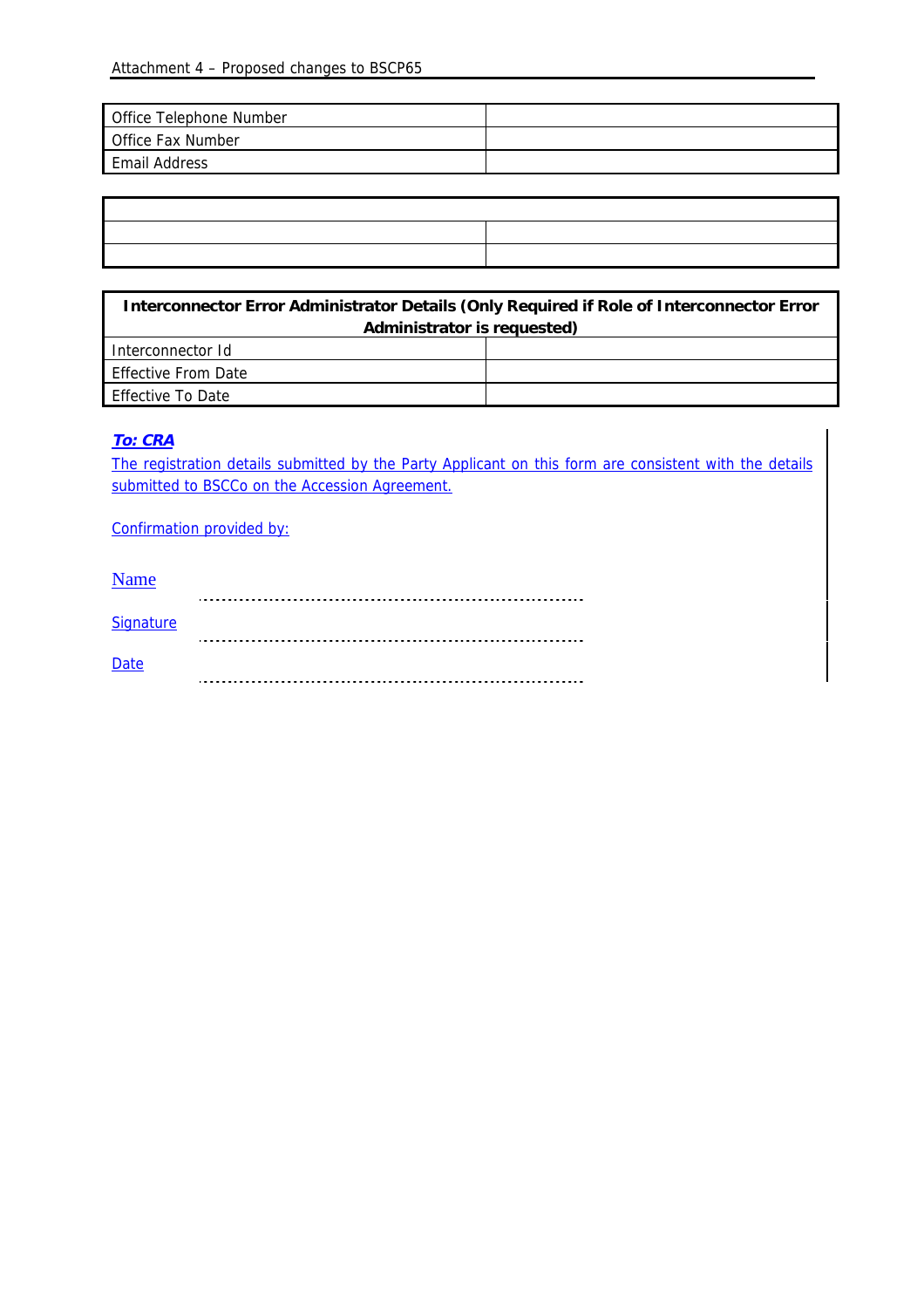*4.2BSCP71/02 MVRNA Authorisation Request Form*

# **MVRNA Authorisation Request**

ECVAA Log No

---- / -----

| <b>MVRNA to be Authorised:</b>                                                                                                                          |                                                      |
|---------------------------------------------------------------------------------------------------------------------------------------------------------|------------------------------------------------------|
|                                                                                                                                                         |                                                      |
| MVRNA ID: ______________                                                                                                                                |                                                      |
|                                                                                                                                                         |                                                      |
| Lead Party Details (Registrant of BM Unit):                                                                                                             |                                                      |
|                                                                                                                                                         | Party ID: _____________                              |
|                                                                                                                                                         |                                                      |
|                                                                                                                                                         |                                                      |
| <b>Subsidiary Party Details:</b>                                                                                                                        |                                                      |
|                                                                                                                                                         | Party ID: ________________                           |
|                                                                                                                                                         |                                                      |
|                                                                                                                                                         |                                                      |
| <b>Implementation Details:</b><br>BM Unit ID: _______________                                                                                           |                                                      |
| Effective From Date: ____/___/____                                                                                                                      |                                                      |
| To be completed by ECVAA<br>To:<br><b>Subsidiary Party</b>                                                                                              | Authorisation ID: _______________                    |
| Your above request for Authorisation has been ACCEPTED / REJECTED*<br>Details of reasons for Rejection / any superseded Authorisations* are as follows: | Authorisation Key (to MVRNA ONLY): _________________ |

(Delete as appropriate)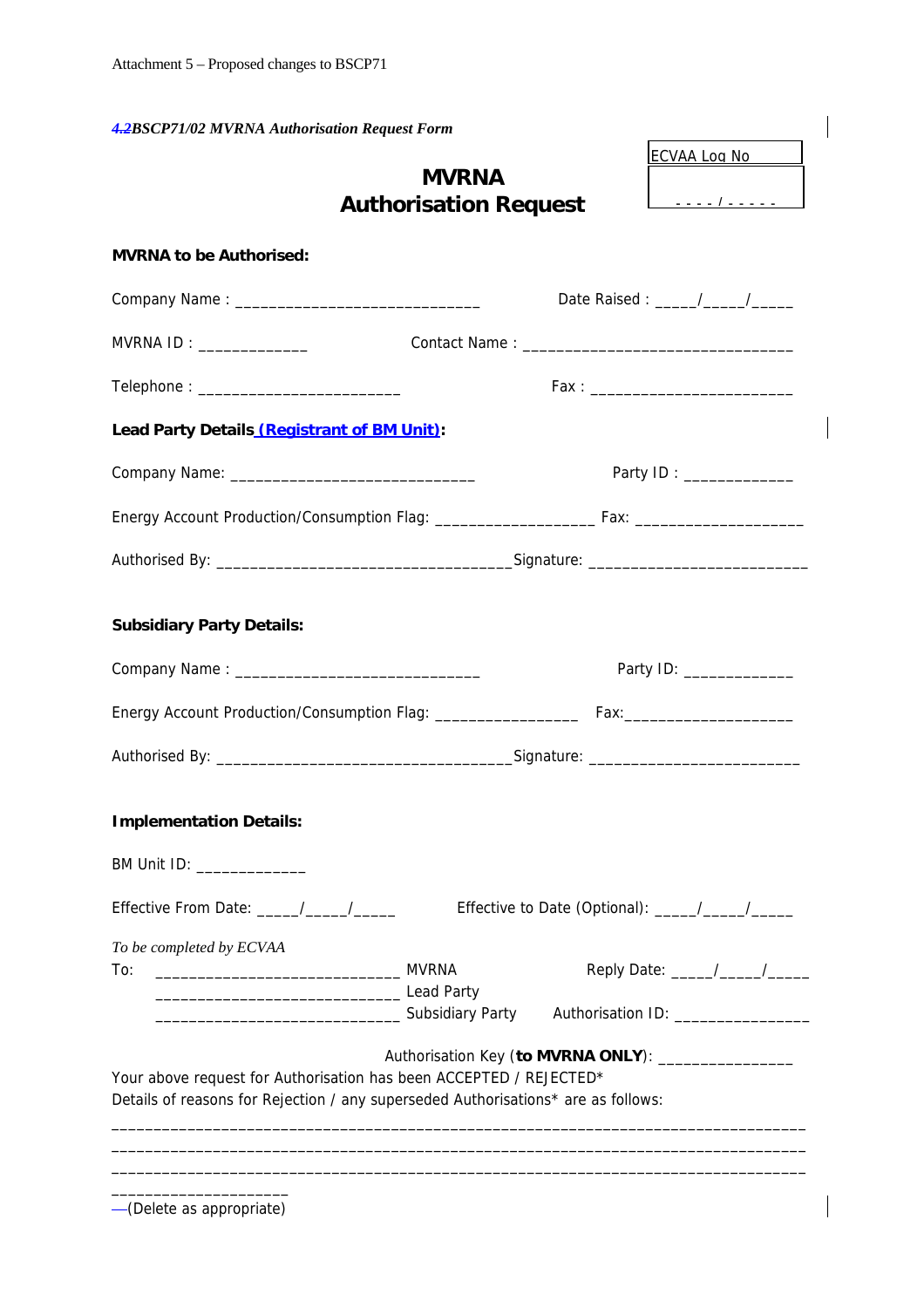| <b>ECVNA</b><br>Authorisation Termination Notice <del>----/-----</del>                                                                                                                                                            | ECVAA Log No.      |
|-----------------------------------------------------------------------------------------------------------------------------------------------------------------------------------------------------------------------------------|--------------------|
| (To be completed by ECVAA)                                                                                                                                                                                                        |                    |
| $+e+$                                                                                                                                                                                                                             | Date Raised: / / / |
|                                                                                                                                                                                                                                   |                    |
|                                                                                                                                                                                                                                   |                    |
|                                                                                                                                                                                                                                   |                    |
|                                                                                                                                                                                                                                   |                    |
|                                                                                                                                                                                                                                   |                    |
|                                                                                                                                                                                                                                   |                    |
| Please note that the ECVNA Authorisation (Authorisation ID: ______________) relating to the above<br>parties will Terminate with a Termination Effective Date of                                                                  |                    |
| Termination is as a result of:                                                                                                                                                                                                    |                    |
| Party 1 ceasing to be a Contract Trading Party*<br>Party 2 ceasing to be a Contract Trading Party*<br>The expiry of the Authorisation in accordance with the specified "To" date.*                                                |                    |
| $\mathbf{a}$ in the contract of the contract of the contract of the contract of the contract of the contract of the contract of the contract of the contract of the contract of the contract of the contract of the contract of t |                    |

\* Delete as appropriate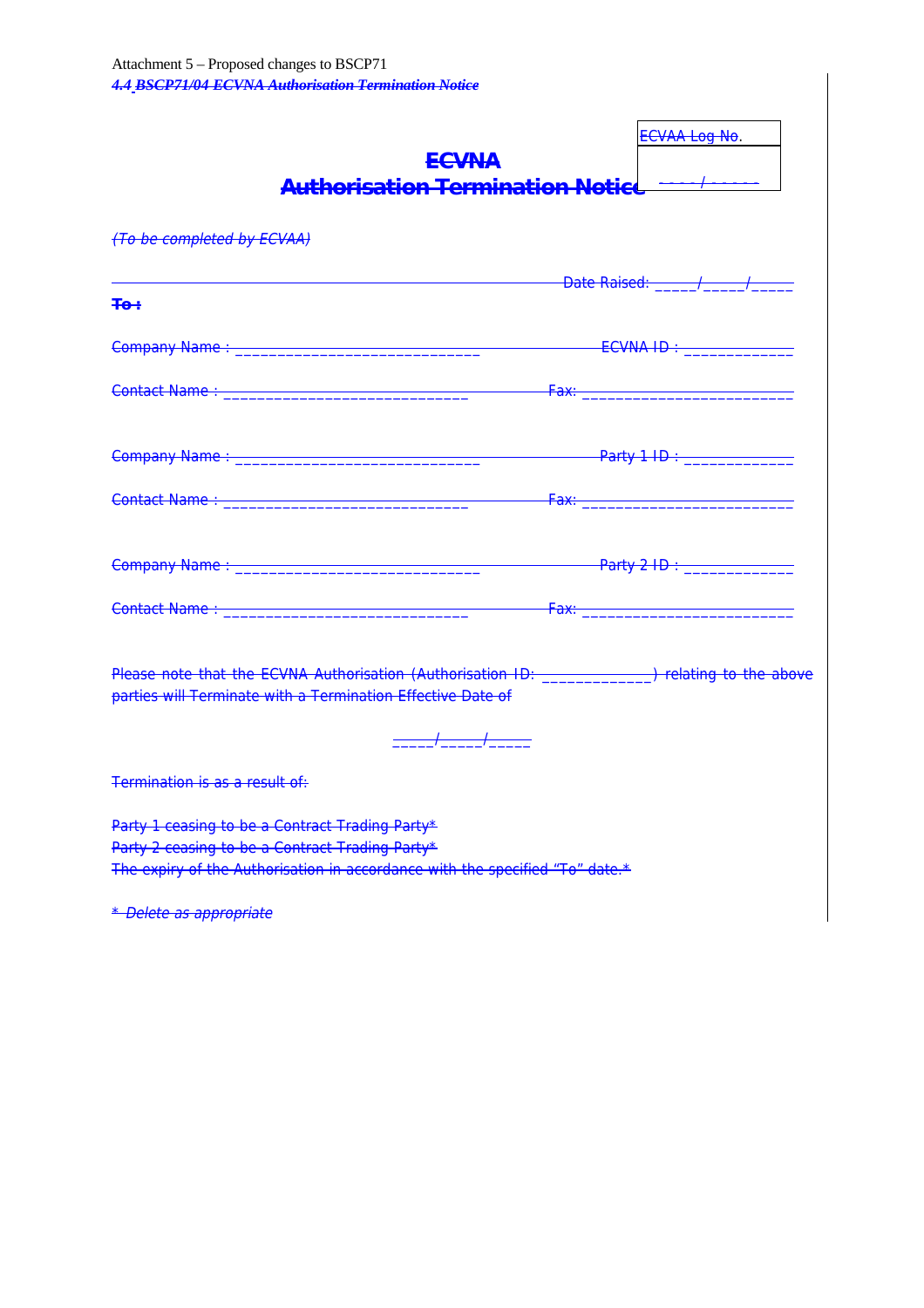| <b>MVRNA</b>                                                                                                                                                                                                                                                                                                                                                                                          | <b>ECVAA Log No</b><br>Authorisation Termination Notiel ------------                                                                                                                                                                |
|-------------------------------------------------------------------------------------------------------------------------------------------------------------------------------------------------------------------------------------------------------------------------------------------------------------------------------------------------------------------------------------------------------|-------------------------------------------------------------------------------------------------------------------------------------------------------------------------------------------------------------------------------------|
| (To be completed by ECVAA)                                                                                                                                                                                                                                                                                                                                                                            |                                                                                                                                                                                                                                     |
| <u> Pate Raised: Allen Ann American Communication of the Based: Allen Ann American Communication of the Allen Ann A</u><br><del>∓o÷</del>                                                                                                                                                                                                                                                             |                                                                                                                                                                                                                                     |
|                                                                                                                                                                                                                                                                                                                                                                                                       |                                                                                                                                                                                                                                     |
|                                                                                                                                                                                                                                                                                                                                                                                                       |                                                                                                                                                                                                                                     |
|                                                                                                                                                                                                                                                                                                                                                                                                       |                                                                                                                                                                                                                                     |
|                                                                                                                                                                                                                                                                                                                                                                                                       |                                                                                                                                                                                                                                     |
|                                                                                                                                                                                                                                                                                                                                                                                                       | (Subsidiary) Party ID: _____________                                                                                                                                                                                                |
| Contact Name : __________________________________                                                                                                                                                                                                                                                                                                                                                     | <b>Fax:</b> The Contract of the Contract of the Contract of the Contract of the Contract of the Contract of the Contract of the Contract of the Contract of the Contract of the Contract of the Contract of the Contract of the Con |
| Please note that the MVRNA Authorisation relating to the above parties<br>(BM Unit ID: Will Terminate with a Termination Effective Date of<br>——/_____/___                                                                                                                                                                                                                                            |                                                                                                                                                                                                                                     |
| <del>Termination is as a result of:</del>                                                                                                                                                                                                                                                                                                                                                             |                                                                                                                                                                                                                                     |
| The BM Unit being deregistered*<br>The Production BM Unit becoming a Consumption BM Unit*<br>The Consumption BM Unit becoming a Production BM Unit*<br>The Lead Party ceasing to be registered as Lead Party for the BM Unit*<br>The Subsidiary Party ceasing to be a Contract Trading Party*<br>The expiry of the Authorisation in accordance with the specified "To" date.*<br>Doloto ac appropriat |                                                                                                                                                                                                                                     |

Delete as appropriate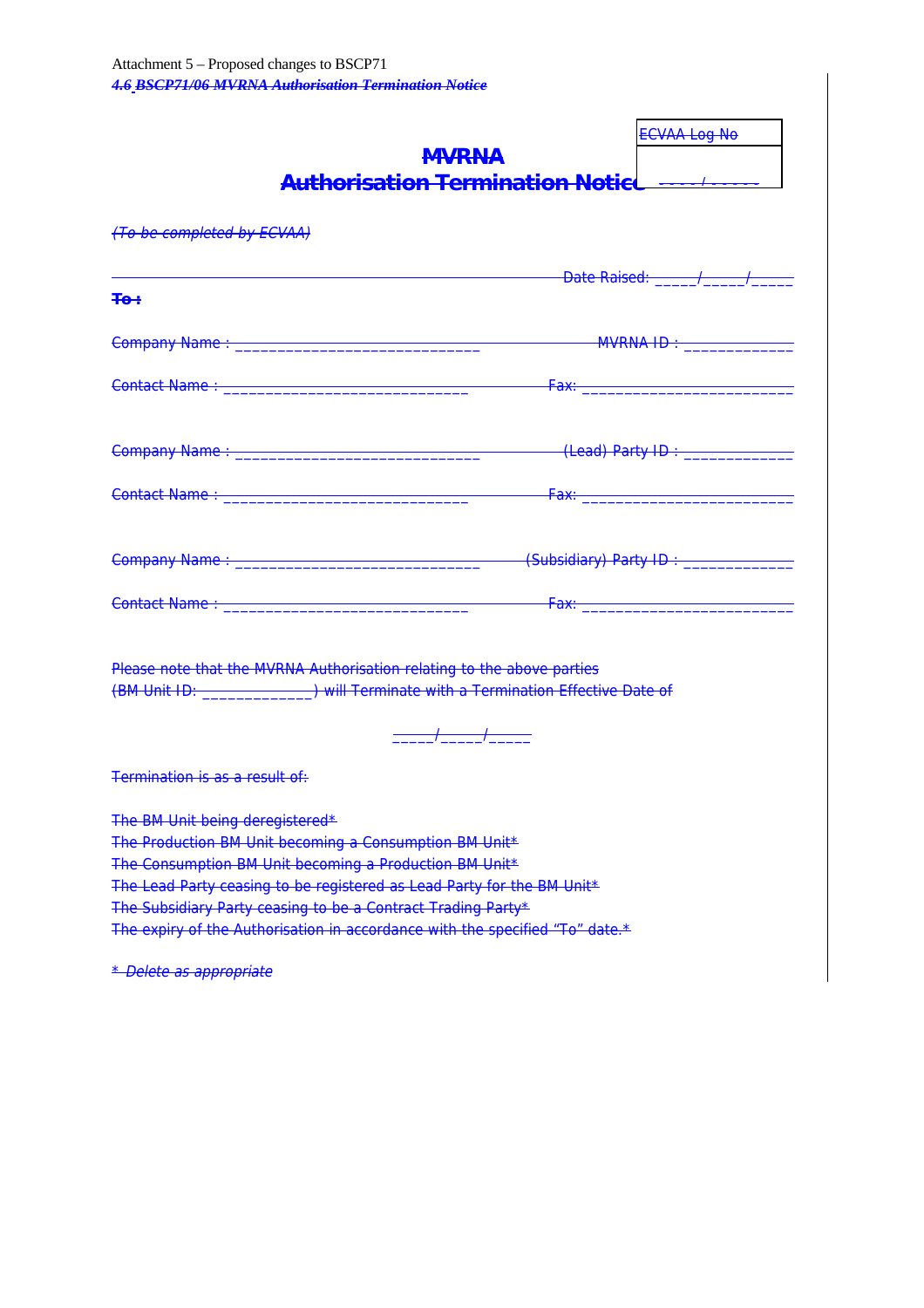*4.7BSCP71/075 Registration Form for ECVNA or MVRNA*

| <b>ECVNA or MVRNA Registration Form</b>                                                 | BSC Co. Log No.            |
|-----------------------------------------------------------------------------------------|----------------------------|
|                                                                                         |                            |
| (Form completed by company applying to be registered as an ECVNA or MVRNA with the CRA) |                            |
| To: -BSCCo                                                                              |                            |
|                                                                                         | Date: $\frac{1}{\sqrt{2}}$ |
|                                                                                         |                            |
| Address:                                                                                |                            |
|                                                                                         |                            |
|                                                                                         |                            |

Postcode: \_\_\_\_\_\_\_\_\_\_\_\_\_\_\_\_\_\_\_\_\_\_ Telephone: \_\_\_\_\_\_\_\_\_\_\_\_\_\_\_\_\_\_\_\_\_\_\_Fax\_\_\_\_\_\_\_\_\_\_\_\_\_\_\_ Capacity in which company wishes to be registered with the CRA

|              | <b>Party Agent</b>      | Party Agent ID <sup>9</sup> | <b>Effective From</b> | <b>Effective To</b> |
|--------------|-------------------------|-----------------------------|-----------------------|---------------------|
|              | Capacity                |                             |                       |                     |
|              | <b>Tick appropriate</b> |                             |                       |                     |
|              | box / boxes             |                             |                       |                     |
| <b>ECVNA</b> |                         |                             |                       |                     |
| <b>MVRNA</b> |                         |                             |                       |                     |

|                  | <b>ECVNA</b>         | $\frac{1}{2}$   |
|------------------|----------------------|-----------------|
|                  | <b>MVRNA</b>         | $\rightarrow^*$ |
|                  | *tick as appropriate |                 |
|                  |                      |                 |
| SIGNED:          |                      |                 |
| NAME:            |                      |                 |
| <b>POSITION:</b> |                      |                 |
| DATE:            |                      |                 |

<sup>&</sup>lt;sup>9</sup> A Party Agent registering as an ECVNA and MVRNA can elect to allocate the same Party Agent ID to both Party Agent capacities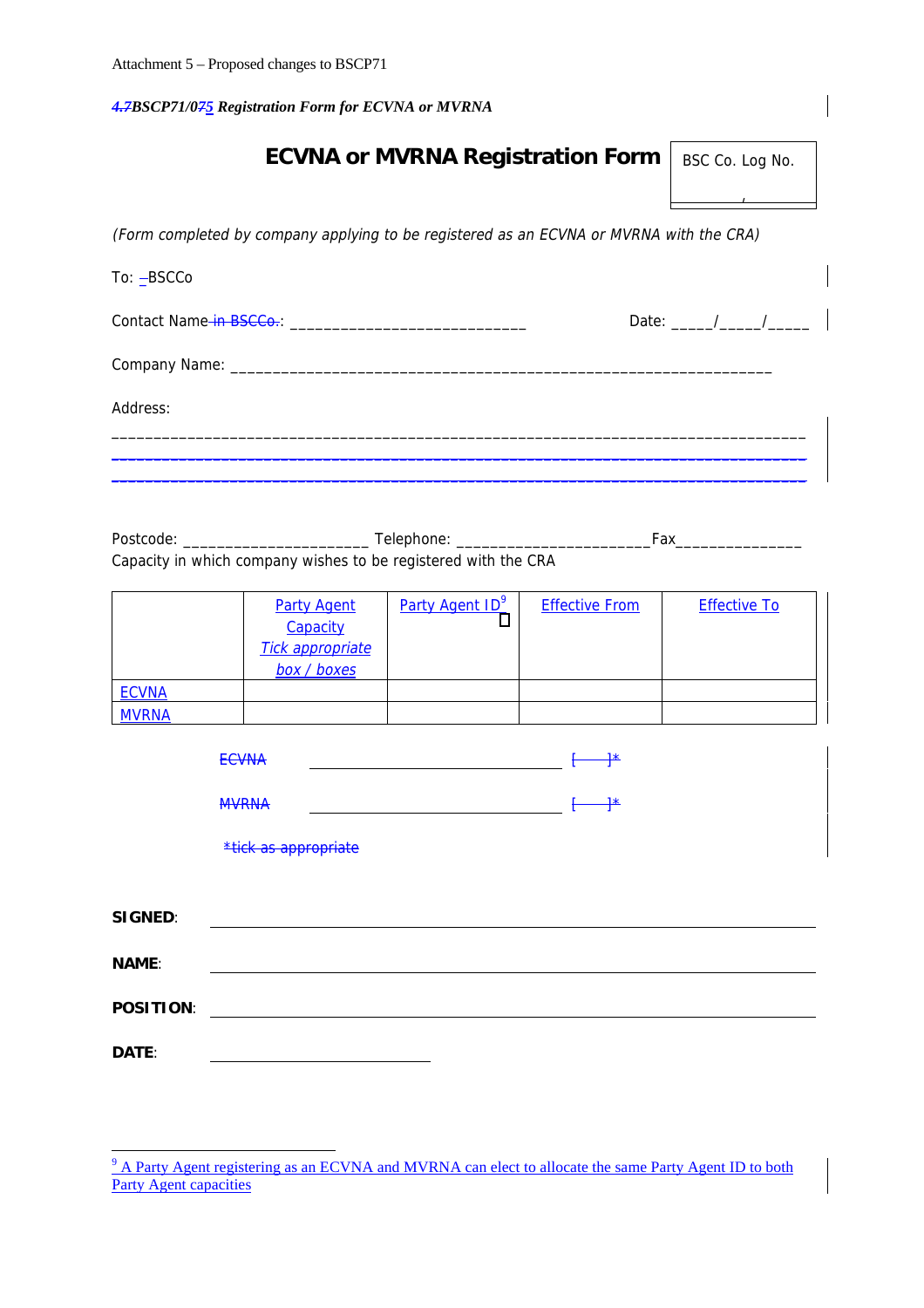## **4.2BSCP75/4.2 Registration of Meter Aggregation Rules For Volume Allocation Units**

| From:                         |  | To: CDCA  |  |  |  |
|-------------------------------|--|-----------|--|--|--|
| Party ID*                     |  | Date Sent |  |  |  |
| Party Role*                   |  |           |  |  |  |
| Name of Authorised Signatory* |  |           |  |  |  |
| Authorised Signature*         |  |           |  |  |  |
| Password                      |  |           |  |  |  |

## **Section 1Please Tick Aggregation Unit Type\***

| <b>BM Unit</b><br>(B) | External<br>Interconnector | Internal<br>Interconnector | Grid Supply Point<br>(P) | Grid Supply Point<br>Group Take |  |
|-----------------------|----------------------------|----------------------------|--------------------------|---------------------------------|--|
|                       |                            | (D)                        |                          | (G)                             |  |

| Grid Supply PointAggregation Unit Type |  |
|----------------------------------------|--|
| $ID^*$                                 |  |
| Grid Supply PointAggregation Unit Type |  |
| Name                                   |  |
| Effective From Date*                   |  |
| <b>Effective To Date</b>               |  |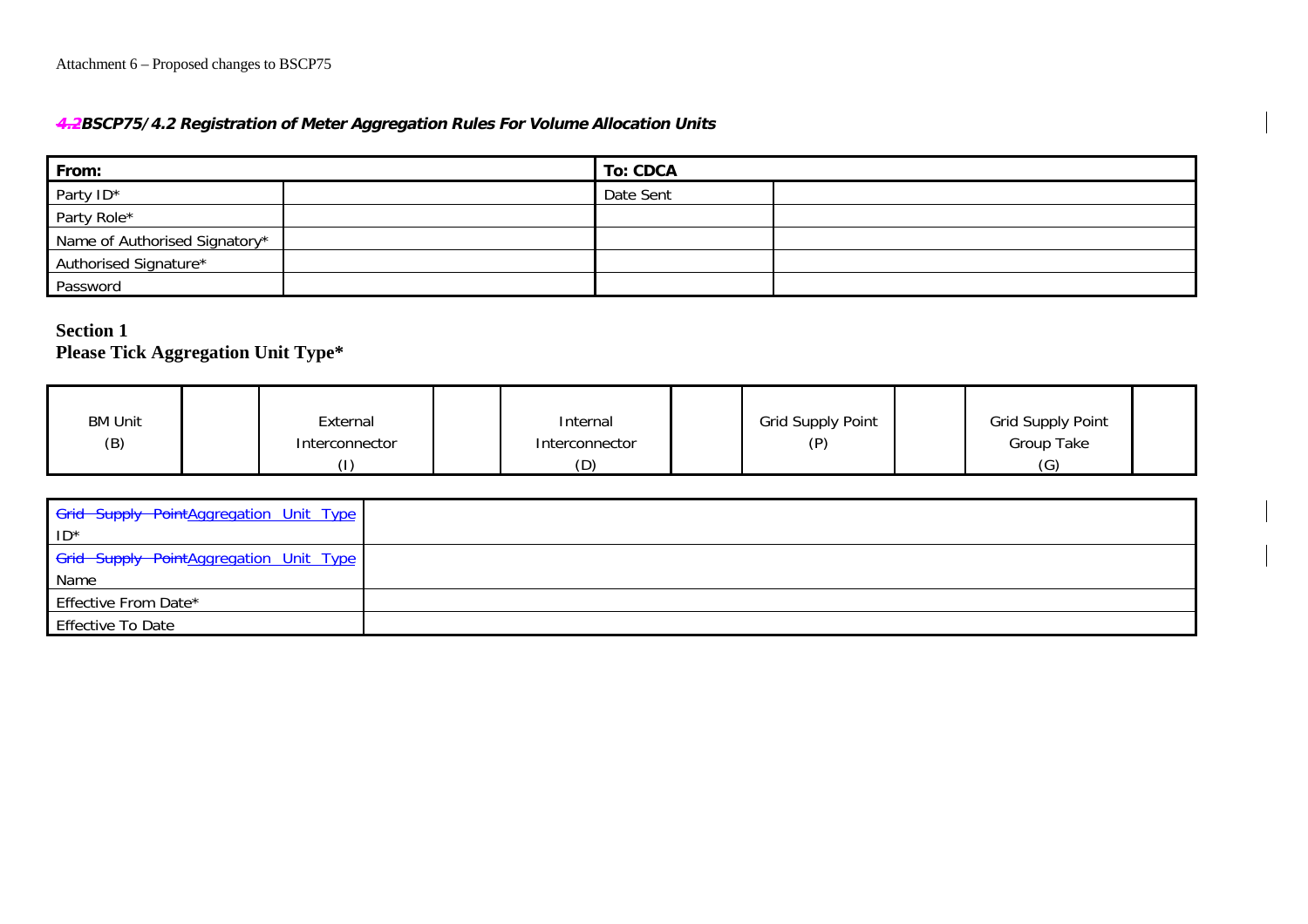#### **Section 2\***

| <b>EXPRESSION</b><br><b>REFERENCE (ER)</b> | <b>MSQ OR</b><br>ER |                                   |                | MSQ, ER,<br><b>LLF</b> |                  |
|--------------------------------------------|---------------------|-----------------------------------|----------------|------------------------|------------------|
|                                            |                     | <b>METER SUB-SYSTEM REFERENCE</b> | $+, -, /, X$   |                        | <b>REFERENCE</b> |
|                                            |                     | (FORMAT: MSID. MSSID.TYPE)        |                |                        |                  |
| Example 1                                  | ER                  | $\overline{2}$                    | $+$            | ER                     | $\mathfrak{Z}$   |
| Example 2                                  | <b>MSQ</b>          | 0640.SUB1.AE                      | $\blacksquare$ | <b>MSQ</b>             | 0640.SUB1.AI     |
| Example 3                                  | <b>MSQ</b>          | 0640.SUB2.AE                      | $\sim$         | <b>MSQ</b>             | 0640.SUB2.AI     |
|                                            |                     |                                   |                |                        |                  |
| $\overline{2}$                             |                     |                                   |                |                        |                  |
| $\sqrt{3}$                                 |                     |                                   |                |                        |                  |
| $\overline{4}$                             |                     |                                   |                |                        |                  |
| 5                                          |                     |                                   |                |                        |                  |
| 6                                          |                     |                                   |                |                        |                  |
| $\overline{7}$                             |                     |                                   |                |                        |                  |
| $\, 8$                                     |                     |                                   |                |                        |                  |
| $\mathsf{q}$                               |                     |                                   |                |                        |                  |
| 10                                         |                     |                                   |                |                        |                  |
| 11                                         |                     |                                   |                |                        |                  |
| 12                                         |                     |                                   |                |                        |                  |
| 13                                         |                     |                                   |                |                        |                  |
| 14                                         |                     |                                   |                |                        |                  |
| 15                                         |                     |                                   |                |                        |                  |
| 16                                         |                     |                                   |                |                        |                  |
| 17                                         |                     |                                   |                |                        |                  |
| 18                                         |                     |                                   |                |                        |                  |
| 19                                         |                     |                                   |                |                        |                  |
| 20                                         |                     |                                   |                |                        |                  |